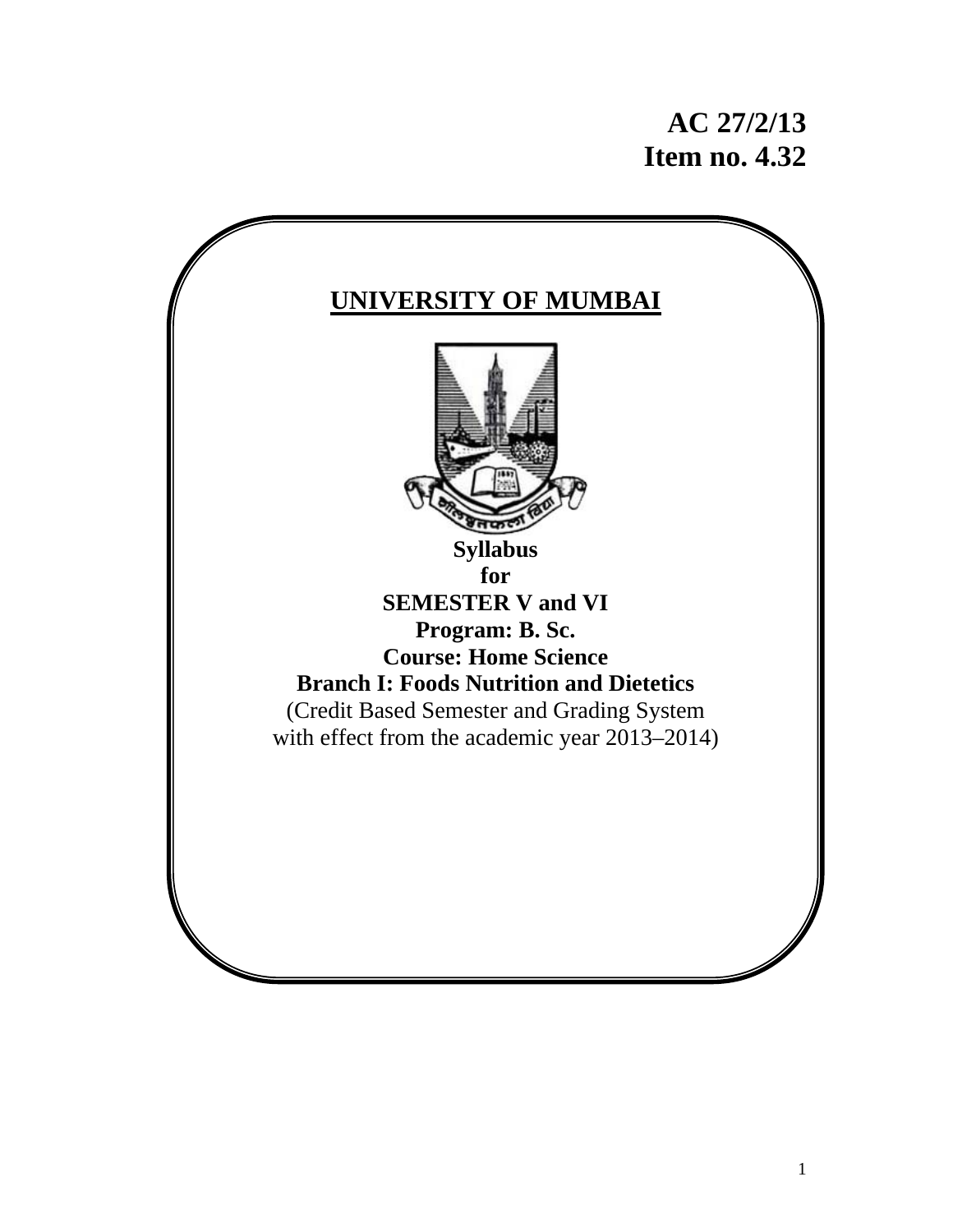| <b>Course</b><br>Code | <b>Title</b>                                              | <b>Internal</b><br>Assessment<br><b>Marks</b> | <b>Semester End</b><br><b>Examination</b> | <b>Total</b><br>marks | Periods/<br>week | <b>Credits</b> |
|-----------------------|-----------------------------------------------------------|-----------------------------------------------|-------------------------------------------|-----------------------|------------------|----------------|
| <b>USHSI501</b>       | Nutritional Biochemistry                                  | 40                                            | 60                                        | 100                   | 3                | 3              |
| <b>USHSI502</b>       | Clinical Nutrition and<br>Therapy                         | 40                                            | 60                                        | 100                   | 3                | 3              |
| <b>USHSI503</b>       | Food Microbiology and<br>Preservation                     | 40                                            | 60                                        | 100                   | 3                | 3              |
| <b>USHSI504</b>       | <b>Human Nutrition</b>                                    | 40                                            | 60                                        | 100                   | 3                | 3              |
| <b>USHSI505</b>       | <b>Community Nutrition</b>                                | 40                                            | 60                                        | 100                   | $\overline{2}$   | $\overline{c}$ |
| <b>USHSI506</b>       | Food Service Management                                   | 40                                            | 60                                        | 100                   | 3                | $\overline{2}$ |
| USHSIP501             | Part A: Diet Therapy                                      |                                               | 50                                        | 50                    | $\overline{4}$   | $\overline{2}$ |
|                       | Part B: Community<br>Nutrition                            |                                               | 50                                        | 50                    | 3                |                |
| USHSIP502             | Part A: Food Analysis and<br><b>Clinical Biochemistry</b> |                                               | 50                                        | 50                    | $\overline{4}$   | $\overline{2}$ |
|                       | Part B: Food Service<br>Management                        |                                               | 50                                        | 50                    | 3                |                |
|                       |                                                           |                                               |                                           | 800                   | 31               | 20             |

#### **T.Y. B. Sc. (HOME SCIENCE) BRANCH I: FOODS NUTRITION AND DIETETICS SEMESTER V**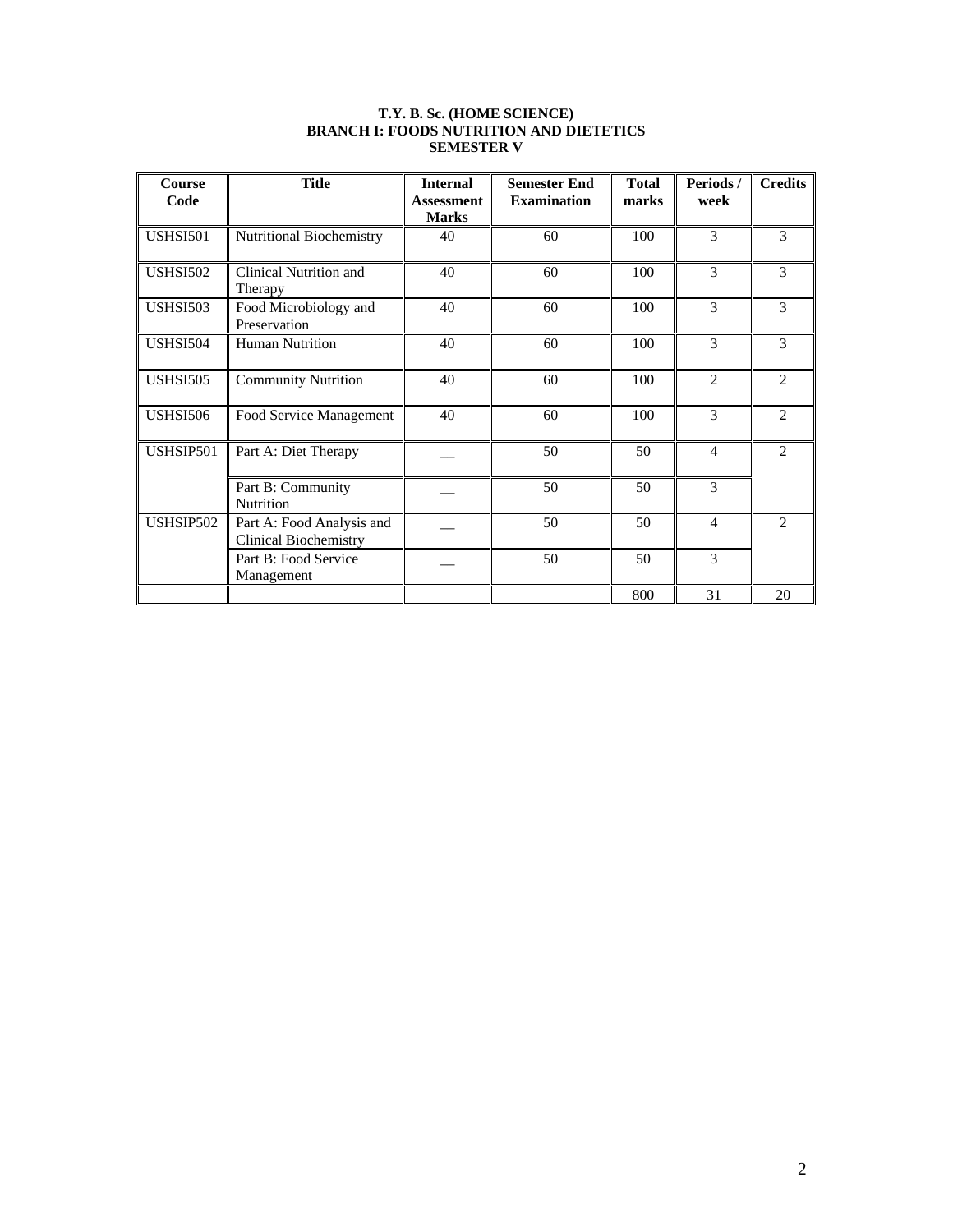| Course<br>Code  | Title                           | Periods/week | <b>Marks</b> | <b>Credits</b> |
|-----------------|---------------------------------|--------------|--------------|----------------|
| <b>USHSI501</b> | <b>Nutritional Biochemistry</b> |              | 100          |                |

• To enable the students to apply the knowledge of nutrition and role of nutrients in the body.

• To understand the chemistry, metabolism of the nutrients in the living system during health and disease.

| <b>Course Content</b> |                                                                                                 | <b>Periods</b> |
|-----------------------|-------------------------------------------------------------------------------------------------|----------------|
| <b>UNIT I</b>         | <b>Introduction to biomolecules</b>                                                             | 15             |
|                       | Types of chemical bonds, significance of asymmetric C atom                                      |                |
|                       | Chemistry of Carbohydrates, classification, reactions of glucose and nutritional                |                |
|                       | significance of the products: oxidation, reduction, enediol formation                           |                |
|                       | Disaccharides: structure and functions                                                          |                |
|                       | Oligosaccharides: structure and functions                                                       |                |
|                       | Polysaccharides: Homoglycans and Heteroglycans (structure of starch and                         |                |
|                       | cellulose only)                                                                                 |                |
|                       | Carbohydrate Metabolism Reactions of EMP, TCA (with structures), HMP,                           |                |
|                       | Gluconeogenesis (no structures), Glycogen metabolism (no structures),                           |                |
|                       | Homeostasis of blood glucose                                                                    |                |
| <b>UNIT II</b>        | <b>Protein Chemistry</b>                                                                        | 15             |
|                       | Classification of amino acids, classification of proteins (both based on structure -            |                |
|                       | function)                                                                                       |                |
|                       | Identification of N-terminal amino acid residue using Sanger's method, Edman's                  |                |
|                       | method, Bond stabilizing protein structure                                                      |                |
|                       | Four levels of protein organization, structure and functions of $\alpha$ -helical and $\beta$ - |                |
|                       | pleated sheet structure, haemoglobin                                                            |                |
|                       | Protein metabolism                                                                              |                |
|                       | General reactions of amino acids                                                                |                |
|                       | Detoxification of NH <sub>3</sub>                                                               |                |
|                       | Krebs-Hensleit cycle                                                                            |                |
|                       | Inborn errors of Phenylalanine, Tyrosine Tryptophan                                             |                |
| <b>UNIT III</b>       | <b>Enzyme Chemistry</b>                                                                         | 15             |
|                       | Definition, classification IUB (up to 1 digit), enzyme specificity, turnover number             |                |
|                       | Units: Katal, IU                                                                                |                |
|                       | Factors affecting enzyme activity                                                               |                |
|                       | Definition of km and significance                                                               |                |
|                       | Enzyme inhibition: Definition of Holoenzyme, Coenzyme, cofactor, Allosteric                     |                |
|                       | site, active site, prosthetic group, isoenzyme                                                  |                |

**References** 

Berg, Jeremy Mark, Tymoczko, John L and Stryer. (2002). *Biochemistry 5th Ed*. New York. W.H. Freeman and Co.

Brody Tom. (2004). *Nutritional Biochemistry 2nd Ed*. New Delhi. Elsevier/Reed. Elsevier. India Pvt. Ltd.

Chatterjee, M.N. Shinde and Rana. (2005). *Textbook of Medical Biochemistry*, 6<sup>th</sup> Ed. New Delhi, Jaypee Brothers. Medical Publisher.

Dandekar Sucheta P. (2002). *Medical Biochemistry (Prep Manual for U.G.) 2nd Ed*. New Delhi B-1 Churchill Livingstone Pvt. Ltd.

Rastogi S.C. (1993). *Biochemistry New Delhi*, Tata McGraw Hill Publishing Co. Ltd.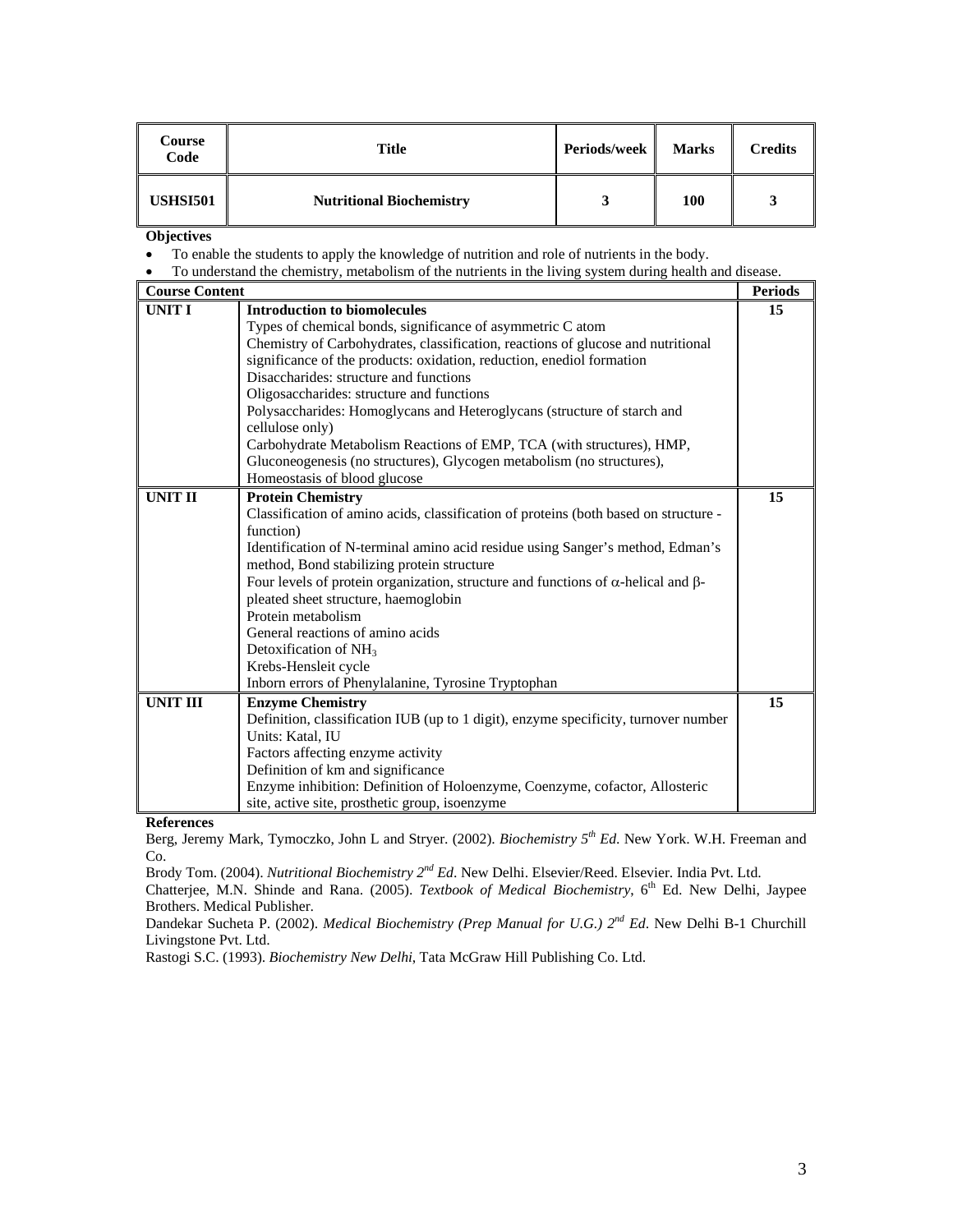| Course<br>Code  | Title                                      | Periods/week | <b>Marks</b> | <b>Credits</b> |
|-----------------|--------------------------------------------|--------------|--------------|----------------|
| <b>USHSI502</b> | <b>Clinical Nutrition and Diet Therapy</b> |              | 100          |                |

- To impart the concept of modifying normal diets to therapeutic diets.
- To enable the students to understand the underlying disease conditions, possible complications and pathological states.
- To train students to plan appropriate nutrition intervention approaches and diets.
- To enable the students to focus on the preventive role of nutrition in the current life style situations.

## **Medical Nutrition therapy**

Each of the diseases to be discussed under the following heads of Etiology, Pathophysiology, Diagnosis, and Management with special emphasis on nutritional care, Prevention

| <b>Course Content</b> |                                                                               | <b>Periods</b> |
|-----------------------|-------------------------------------------------------------------------------|----------------|
| <b>Unit I</b>         | Principles of diet therapy                                                    | 15             |
|                       | Team work in nutritional care                                                 |                |
|                       | Rationale of nutritional modification necessary in disease conditions.        |                |
|                       | Principles of Diet Therapy                                                    |                |
|                       | Review of Normal diet                                                         |                |
|                       | Standard hospital diet and its adaptation                                     |                |
|                       | Overview of Nutritional Care process and counseling                           |                |
|                       | Weight management                                                             |                |
|                       | Regulation of food intake: Short term and Long term regulation, Set point     |                |
|                       | theory                                                                        |                |
|                       | Obesity and Overweight: Body weight components, Classification of obesity     |                |
|                       | (gynoid/android and hypertrophy/hypersplasia, Etiology and assessment of      |                |
|                       | obesity and prevalence in Indian situation, Complications of obesity.         |                |
|                       | Management: Medical (Pharmacological), Nutrition and lifestyle, Surgical,     |                |
|                       | Behavioural Juvenile Obesity                                                  |                |
|                       | Eating disorders: (Anorexia Nervosa and Bulimia), Management (Medical,        |                |
|                       | Nutritional care), Psychological support and Prevention                       |                |
| Unit II               | <b>Chronic Denegenerative Diseases</b>                                        | 15             |
|                       | <b>Diabetes Mellitus</b>                                                      |                |
|                       | Definition, Etiology, Classification, long and short term complications,      |                |
|                       | Diagnosis                                                                     |                |
|                       | Management (Insulin Therapy, Dietary Management, Exercise,                    |                |
|                       | Pharmacological)                                                              |                |
|                       | Overview of special conditions: Diabetes in Childhood, Pregnancy, Role of     |                |
|                       | Nutrition Education, Role of Nutrition in Prevention                          |                |
|                       | <b>Cardiovascular diseases</b>                                                |                |
|                       | Prevalence, incidence, mortality with special reference to Indian situation.  |                |
|                       | Patho-physiology and Management of Atherosclerosis, Endothelial               |                |
|                       | dysfunction, Thrombosis, Angina Pectoris, Congestive cardiac failure.         |                |
|                       | <b>Hyper-lipidemia</b> – classification, diagnosis and nutritional management |                |
|                       | Hypertension: Oetiology, Risk factors, Patho-physiology, Management           |                |
|                       | Metabolic syndrome and role of nutrition in its prevention.                   |                |
| Unit III              | Dietary management involved in the following                                  | 15             |
|                       | Inborn Errors of metabolism (Phenylketomemia, Wilson's disease)               |                |
|                       | <b>Bone health diseases</b> (Osteoporosis, Osteo and Rheumatoid Arthritis)    |                |
|                       | <b>Chronic Obstructive Pulmonary Disease</b>                                  |                |
|                       | Cancer                                                                        |                |
|                       | The hyper catabolic state; Surgery and Burns                                  |                |
|                       | Neurological diseases (Alzheimer's, Parkinson's disease and Epilepsy).        |                |
|                       | <b>Nutrition in Allergies</b>                                                 |                |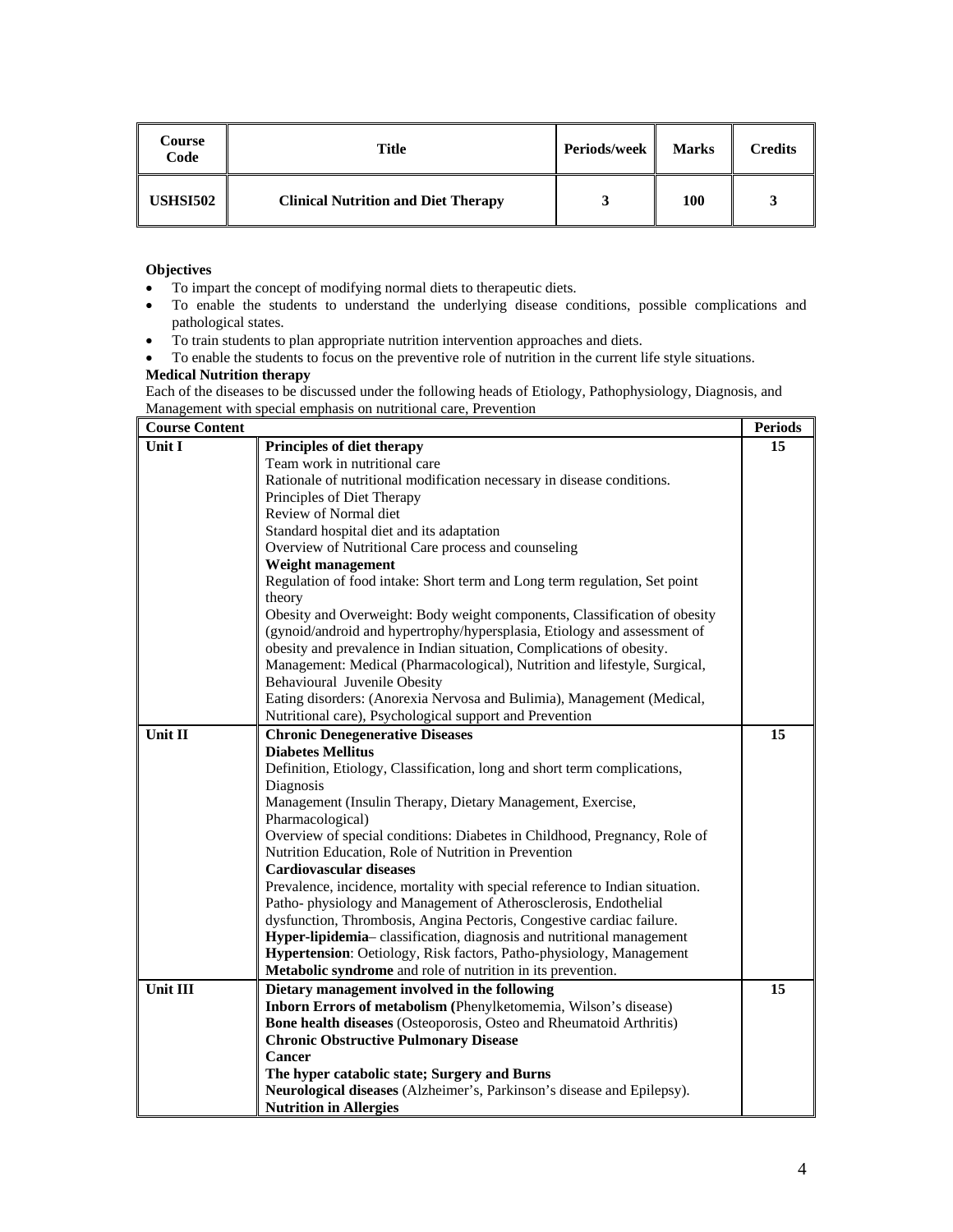Antia F.P. (1997). *Clinical dietetics and nutrition*. (4<sup>th</sup> Ed.) New Delhi: Oxford University Press. Bennion, Marion; (1997). *Clinical nutrition.* (7<sup>th</sup> Ed.) New York: Harper and Row Publishers.

Burton B.T. (1980). *Human nutrition*. (3rd Ed.) New Delhi: Tata McGraw Hill.

Davidson and Passmore. *Human nutrition and dietetics*. (18<sup>th</sup> Ed.) New Delhi: Tata McGraw Hill Publications. Garrow J.S. (1993). *Human nutrition and dietetics*. (9<sup>th</sup> Ed.) New York: Churchill Livingstone.

Krause and Mahan. (1996). Foods, *nutrition and diet therapy*. (10<sup>th</sup> Ed.) Philadelphia: W.B. Saunders.

Robinson: (1989). *Normal and therapeutic nutrition*. (7<sup>th</sup> Ed.) New York: Macmillan Pub. Company.

Thomas Briony; (1995). *Blackwell Manual of Dietetic practise*. (2<sup>nd</sup> Ed.) Oxford: New York Scientific Publication:

Zeeman, Frances J. (1998). *Applications of clinical nutrition*. Englewood cliffs: Prentice Hall International Inc.

| Course<br>Code  | Title                                     | Periods/week<br>- II | <b>Marks</b> | <b>Credits</b> |
|-----------------|-------------------------------------------|----------------------|--------------|----------------|
| <b>USHSI503</b> | <b>Food Microbiology and Preservation</b> |                      | 100          |                |

- To introduce students to the field of microbiology and its relevance to food deterioration and preservation.
- To impart knowledge regarding principles and techniques of preserving foods.
- To enable students to understand principles of hygiene and sanitation in a food industry.

| <b>Course Content</b> |                                                                                  | <b>Periods</b> |
|-----------------------|----------------------------------------------------------------------------------|----------------|
| Unit I                | Major groups of microorganisms                                                   | 15             |
|                       | Introduction to Bacteria, Yeast, Mold, Algae, Protozoa and Virus.                |                |
|                       | Classification, morphology, reproduction and growth requirements of Bacteria,    |                |
|                       | Yeast and Mold                                                                   |                |
|                       | Intrinsic and extrinsic parameters of foods that affect their microbiology       |                |
|                       | Intrinsic factors:-pH, moisture content, oxidation-reduction potential, nutrient |                |
|                       | content, antimicrobial constituents and biological structures.                   |                |
|                       | Extrinsic factors:-Temperature of storage, relative humidity of environment,     |                |
|                       | presence and concentration of gases in the environment.                          |                |
| <b>Unit II</b>        | Microbial flora, spoilage, sources, characteristics and contamination in         | 15             |
|                       | the following foods                                                              |                |
|                       | Cereals and cereal products                                                      |                |
|                       | Pulses and Pulse products                                                        |                |
|                       | Vegetables and fruits                                                            |                |
|                       | Fish and other sea foods                                                         |                |
|                       | Meat, meat products and poultry                                                  |                |
|                       | Eggs                                                                             |                |
|                       | Milk and milk products                                                           |                |
|                       | Processed and convenience foods                                                  |                |
|                       | Non microbial deteriorative factors in foods other than microorganisms           |                |
|                       | Activities of food enzymes and other chemical reactions within food itself       |                |
|                       | Infestation by insects, parasites and rodents                                    |                |
|                       | Inappropriate temperature for a given food                                       |                |
|                       | Gain or loss of moisture                                                         |                |
|                       | Reactions with oxygen                                                            |                |
|                       | Light                                                                            |                |
|                       | Physical stress and abuse.                                                       |                |
|                       | Time                                                                             |                |
| Unit III              | Use of food additives                                                            | 15             |
|                       | Broad classes of intentional food additives (Preservatives, Antioxidants,        |                |
|                       | sequesterants, surface active agents, stabilizers, thickeners, bleaching and     |                |
|                       | maturing agents)                                                                 |                |
|                       | Use of fermentation technology                                                   |                |
|                       | Benefits and mechanism of fermentation .Factors controlling fermentations in     |                |
|                       | various foods                                                                    |                |
|                       | Fermented products (Beer, Wine and soya-bean products)                           |                |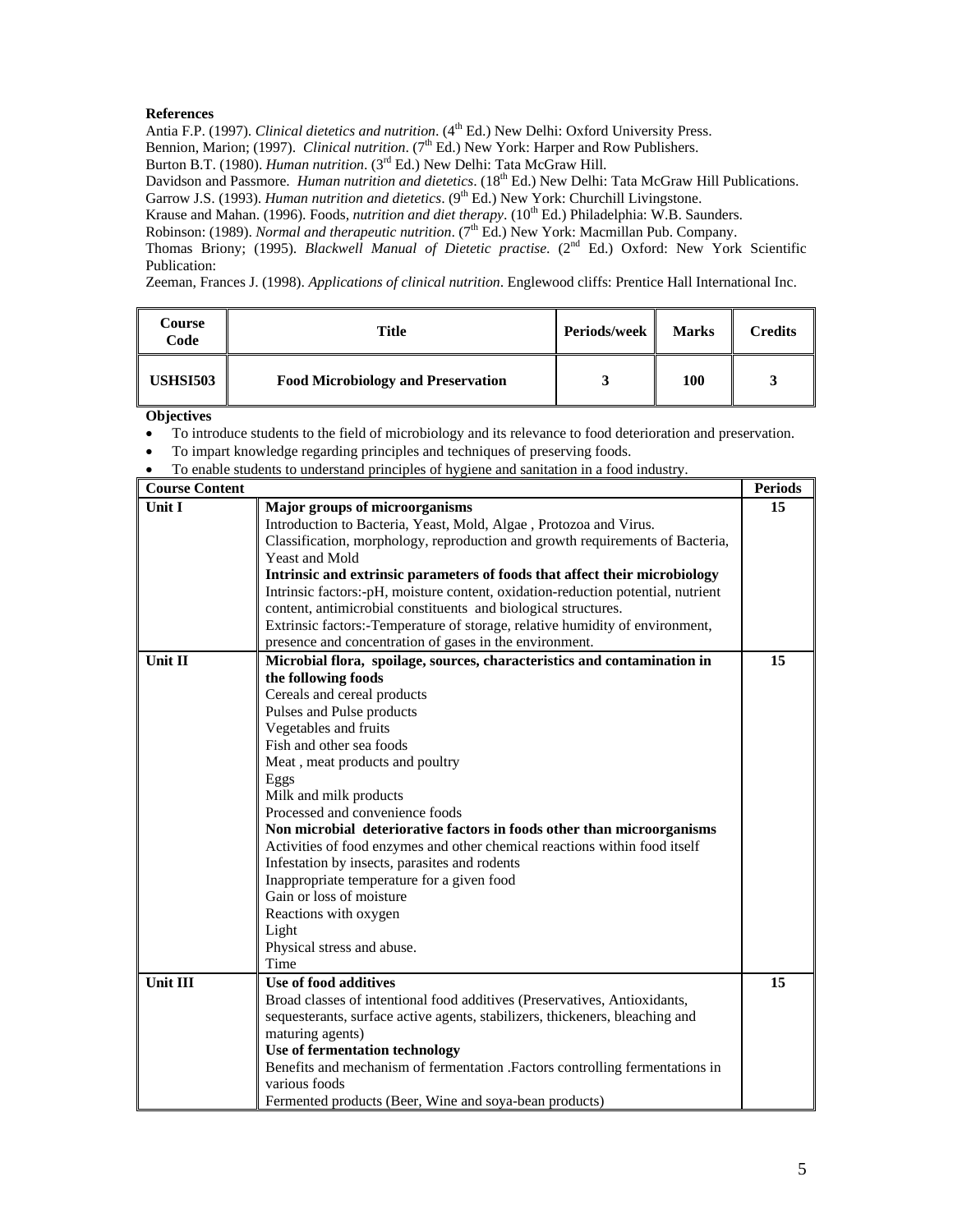Frazier, W. C. and Westoff, D. C. (1998) *Food Microbiology* New Delhi; Tata McGraw Hill James, M. J. (1996) *Modern Food Microbiology* (4<sup>th</sup> Ed.) New Delhi: Published by S.K. Jain for C. B.S. Publishers and distributors.

Pelczar, M. J., Reid, R. D. and Chan (2000*) Microbiology*. New Delhi: Tata McGraw Hill.

Potter, N. H. and Hotchkiss, J. H. (1996) *Food Science*,(5<sup>th</sup> Ed.)New Delhi:C.B.S. Publishers and distributors. Subbulakshmi, G and Udipi, S. A. (2001) *Food Processing and Preservation*. New Delhi: New Age International Ltd. Publishers.)

Manay, N. S. and Shadaksharswamy, M. (2004) *Food Facts and Principles,* New Delhi: New Age International Ltd Publishers.

| Course<br>Code  | Title                  | Periods/week | <b>Marks</b> | <b>Credits</b> |
|-----------------|------------------------|--------------|--------------|----------------|
| <b>USHSI504</b> | <b>Human Nutrition</b> | 3            | 100          |                |

**Objectives** 

- To reinforce the basic principles of nutrition
- To impart in-depth knowledge on the functions, deficiency and toxicity of macro and micronutrients.
- To enable the students to apply knowledge of nutrition to daily life.

| <b>Course Content</b> |                                                                                           | <b>Periods</b> |
|-----------------------|-------------------------------------------------------------------------------------------|----------------|
| Unit I                | <b>Energy</b>                                                                             | 15             |
|                       | Definitions, Units of energy, Components of Energy Expenditure, Physical activity (light, |                |
|                       | moderate, and heavy)                                                                      |                |
|                       | BMR and Thermal effect of food                                                            |                |
|                       | Computation of Energy requirements factorial approach                                     |                |
|                       | Energy requirements for various groups of population                                      |                |
|                       | Measurement of energy expenditure: Direct and Indirect                                    |                |
|                       | Carbohydrates                                                                             |                |
|                       | Classification                                                                            |                |
|                       | Digestion and Absorption - an overview                                                    |                |
|                       | Dietary fibre; nutritional importance                                                     |                |
|                       | Glycemic load and Glycemic Index                                                          |                |
|                       | Factors influencing, Resistant Starch                                                     |                |
|                       | <b>CHO</b> Recommendation                                                                 |                |
| <b>Unit II</b>        | <b>Proteins</b>                                                                           | 15             |
|                       | Classification and functions: Review of Proteins and amino acids                          |                |
|                       | Evaluation of Quality of Proteins: Biological and Chemical methods                        |                |
|                       | Amino Acid imbalances                                                                     |                |
|                       | Protein requirements in various stages of life                                            |                |
|                       | Assessment of protein nutritional status                                                  |                |
|                       | Protein Deficiency and Toxicity: concerns of protein supplementation.                     |                |
| Unit III              | Lipids                                                                                    | 15             |
|                       | Overview of classification and functions of lipids and fatty acids                        |                |
|                       | Digestion and absorption                                                                  |                |
|                       | EFA its importance and requirements                                                       |                |
|                       | Lipoproteins: Types and importance                                                        |                |
|                       | Trans-fats and their health effects                                                       |                |
|                       | MCTs their nutritional importance                                                         |                |
|                       | Requirement of fat in the diet and sources                                                |                |
|                       | Consequences of deficiency and excess                                                     |                |
|                       | Interrelationship between Macronutrients                                                  |                |
|                       | Body composition through lifecycle                                                        |                |
|                       | Effects of over and under nutrition                                                       |                |

**References** 

Anderson, L., Dibble, M. and Mitchell, H. (1992) *Nutrition in health and disease*, 17<sup>th</sup> ed., J.B. Lippincott Co. Philadelphia

Bamji, M., Rao, P. N. and Reddy, V. *Textbook of Human Nutrition*, Oxford: IBH Pub. Co.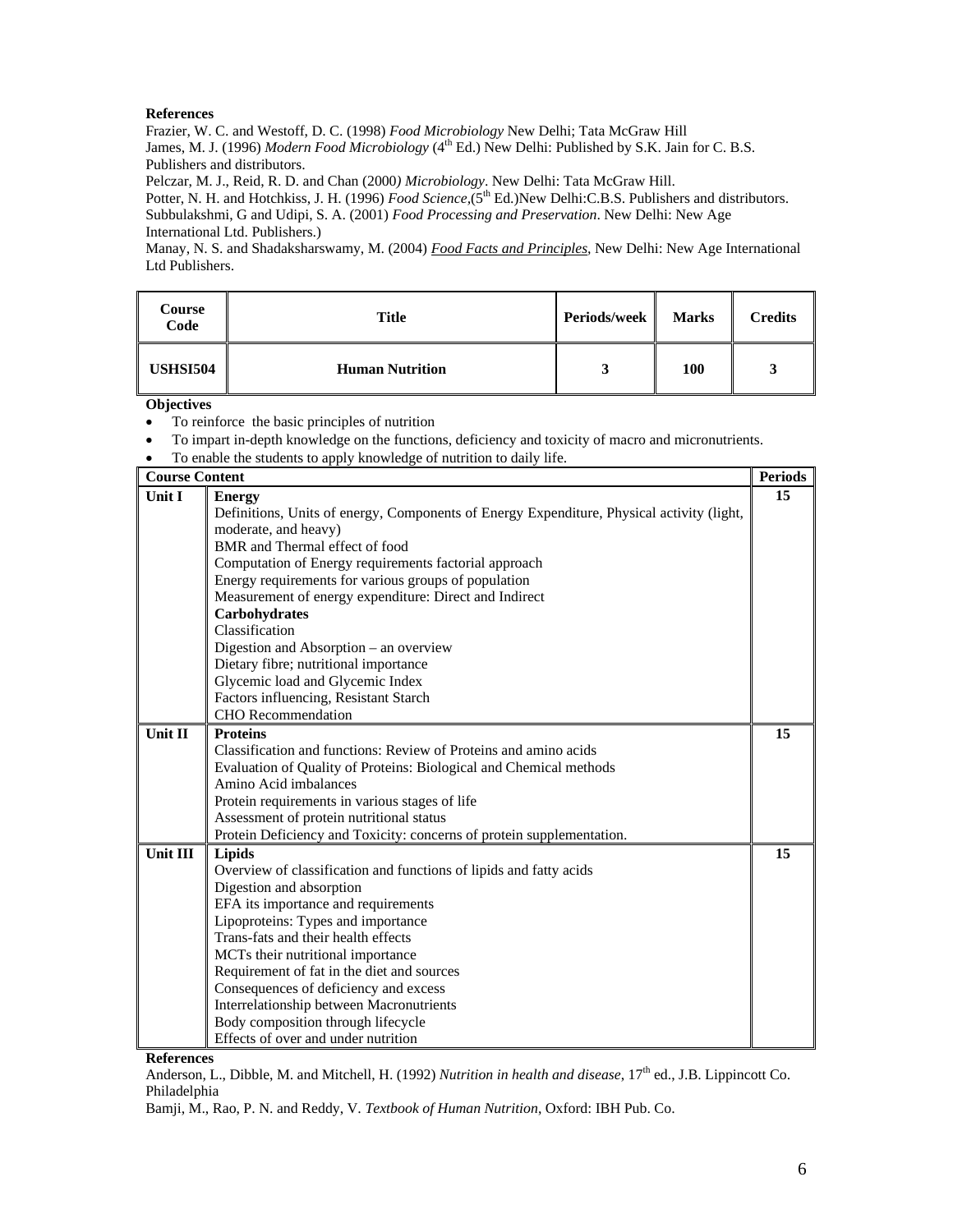Davidson, S., Passmore, R., Brock, J and Truswell, A., (1975) *Human nutrition and dietetics*, 6<sup>th</sup> ed., ELBS Edinburgh.

Guthrie, H. (1986) *Introductory Nutrition*, 6<sup>th</sup> ed., Times Mirror/Mosby College Publication.

Robinson, C. and Lawler, M., (1982) *Normal and therapeutic nutrition*, 16<sup>th</sup> ed., Macmillan publishing Co. New York

Williams, S. (1981) *Nutrition and diet therapy*, 4<sup>th</sup> ed., Missouri: The C.V. Masby Co.

| Course<br>Code  | <b>Title</b>               | Periods/week | <b>Marks</b> | <b>Credits</b> |
|-----------------|----------------------------|--------------|--------------|----------------|
| <b>USHSI505</b> | <b>Community Nutrition</b> |              | 100          |                |

**Objectives** 

- To create an awareness among students about the nutritional problems of the community with special emphasis on vulnerable sections.
- To understand the different methods of assessing nutritional status of the community.
- To recognize the deleterious effects of malnutrition in the development of our nation and means of combating the same.

| <b>Course Content</b> |                                                                                        | <b>Periods</b> |
|-----------------------|----------------------------------------------------------------------------------------|----------------|
| <b>Unit I</b>         | Concept of community nutrition and malnutrition                                        | 10             |
|                       | <b>Indicators of malnutrition</b>                                                      |                |
|                       | Infant mortality rate, Child Mortality                                                 |                |
|                       | Maternal mortality rate                                                                |                |
|                       | Birth rate                                                                             |                |
|                       | Death rate                                                                             |                |
|                       | <b>Identification of vulnerable groups</b>                                             |                |
|                       | Pregnant women                                                                         |                |
|                       | Nursing mother                                                                         |                |
|                       | Infants, Children                                                                      |                |
|                       | Special emphasis to girl child (including adolescents)                                 |                |
| Unit II               | Unit II Assessment of Nutritional Status of a community Part I                         | 10             |
|                       | Anthropometry                                                                          |                |
|                       | Measurement of height, weight, head and chest circumferences, mid upper arm            |                |
|                       | circumference, skin fold thickness, interpretation of measurements and comparison with |                |
|                       | standards (NCHS, ICMR), classification according to grades of malnutrition             |                |
|                       | Biochemical parameters for assessing nutrition status                                  |                |
| Unit III              | <b>Assessment of Nutritional Status of a community Part II</b>                         | 10             |
|                       | Clinical signs and symptoms of PEM, mineral and vitamin deficiencies                   |                |
|                       | Diet Surveys and Sampling techniques                                                   |                |
|                       | Communication for behavioural change, planning, conducting, evaluating the nutrition   |                |
|                       | education programmes                                                                   |                |

**References** 

Beredict, A. (1997) *Preventive Nutrition – The Comprehension guide to health professionals* (Ed.) New Jersey : Huma. Press Inc.

Ebrahim G. J. (1983) *Nutrition in mother and child health* – London Mac Millan and Co.

Goel, S. L. (2001) *Community Health Care* (New Delhi) Deep and Deep Publication

Goel, S. L. (2001) *Community Health Care* (New Delhi) Deep and Deep Publication

Goel, S. L. (2001) *Health Care System and Management* Vol 1 – 4, New Delhi: Deep and Deep Publication

Goel, S. L. (2001) *Health Care System and Management.* Vol 1 – 4, New Delhi: Deep and Deep Publication

Gopaldas, T. Seshadri S. (1987) *Nutrition monitoring and assessment* Delhi: Oxford University Press.

Jelliffe, D. (1966) *The assessment of Nutritional Status of the Community*. Geneva WHO.

Osman, S. R. (1991) *Nutrition and Poverty (Ltd.)* Oxford; Oxford University Press

Rajlaxmi, R. (1981) *Applied Nutrition*, New Delhi: Oxford and IBH

Shukla, P. (1982) *Nutritional Problems of India*, New Delhi Prentice Hall of India.

Swaminathan, M. (1985) *Essential of Food and Nutrition* Vol I and II Bangalore, Bangalore Printing and Publishing Ltd.

Wadhwa, A and Sharma S. (2003) *Nutrition in the Community*, New Delhi: Elite Publishing House Pvt. Ltd. Wadhwa, A. and Sharma S. (2003) *Nutrition in the Community*. New Delhi: Elite Publishing House Pvt. Ltd.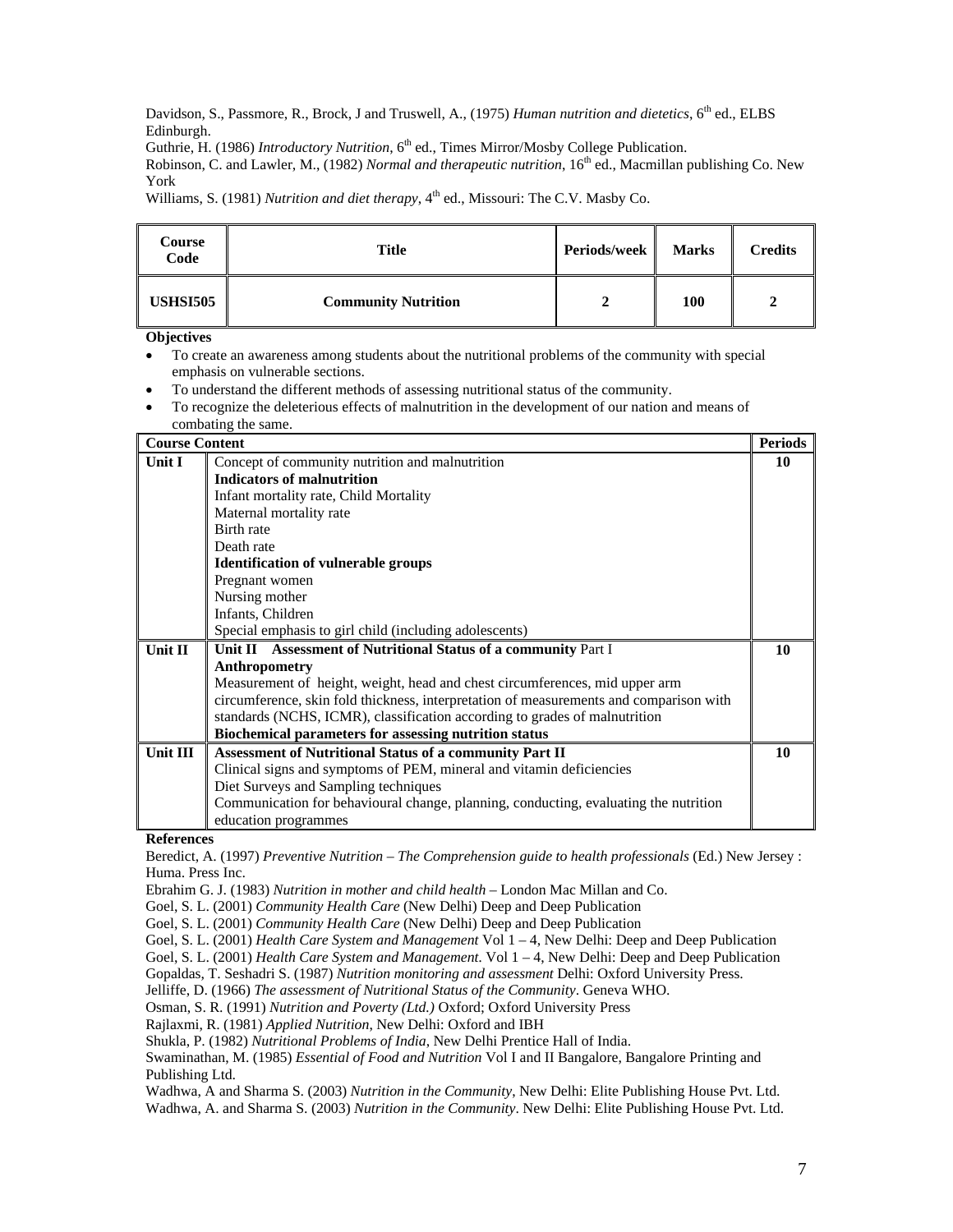| Course<br>Code  | <b>Title</b>                   | Periods/week | <b>Marks</b> | <b>Credits</b> |
|-----------------|--------------------------------|--------------|--------------|----------------|
| <b>USHSI506</b> | <b>Food Service Management</b> |              | 100          |                |

• To be aware of the scope of food service management in commercial and welfare organizations.

- To learn and develop skills in menu planning.
- To acquire knowledge about the process of food preparation and service.
- To understand concepts of marketing and entrepreneurship with reference to food service organizations.

| <b>Course Content</b> |                                                                                      | <b>Periods</b> |
|-----------------------|--------------------------------------------------------------------------------------|----------------|
| Unit $I$              | Development and growth of the food service Industry                                  | 15             |
|                       | Classification of food service operations                                            |                |
|                       | Recent trends in food service                                                        |                |
|                       | Systems approach to food service organizations                                       |                |
|                       | Types of food service systems                                                        |                |
|                       | Menu Planning                                                                        |                |
|                       | Types of Menus                                                                       |                |
|                       | Menu presentation, Writing, Design and format                                        |                |
|                       | Menu Marketing                                                                       |                |
| Unit II               | Concept of Food flow                                                                 | 15             |
|                       | Procurement, Concept of Market, Buyer, Vendor and Marketing Channel                  |                |
|                       | Purchasing: Methods of purchasing, purchasing process                                |                |
|                       | Receiving: Facilities needed for good receiving practices                            |                |
|                       | Storage and Inventory                                                                |                |
|                       | Production: Recipe formulation, Standardisation, Forecasting, Scheduling and control |                |
|                       | <b>Energy Management and Conservation</b>                                            |                |
| Unit III              | Kitchen Design and Layout                                                            | 15             |
|                       | Service Factors affecting the choice of distribution systems                         |                |
|                       | Styles of service and Service management                                             |                |
|                       | Food Safety and hygiene                                                              |                |
|                       | Control of microbial quality of food throughout the food flow                        |                |
|                       | Food Handling and prevention of food borne illness                                   |                |
|                       | Personal Hygiene                                                                     |                |
|                       | <b>Environmental Sanitation</b>                                                      |                |
|                       | Waste disposal and pest control                                                      |                |
|                       | Standards for food safety and sanitation                                             |                |

**References** 

Bhojwani M. (2007), *Food service management: Principles and practice*  Eckel P. J. (1985), *College and University Food Service Management* Delfakis H, Nancy L, Van Burns J (1992), *Food Service Management* Spears M. C ,Vaden A. E (1985), *Food Service Organizations—A management and systems approach* Drummond K. (1997) *Nutrition for the Food Service Personnel* National Association Institute (1998) *Handbook for Food Service Management* Verghese B (1999) *Professional Food and Beverage Service Management* Singh, Y. P. (2001) *Effective Food Management*

Fox A. (1971) *Hygiene and Food Production* 

| <b>Course Code</b> | <b>Title</b>                       | Periods/week<br><b>Marks</b> |    | <b>Credits</b> |
|--------------------|------------------------------------|------------------------------|----|----------------|
| <b>USHSIP501</b>   | <b>Part A: Diet Therapy</b>        | Δ                            | 50 |                |
|                    | <b>Part B: Community Nutrition</b> | 3                            | 50 |                |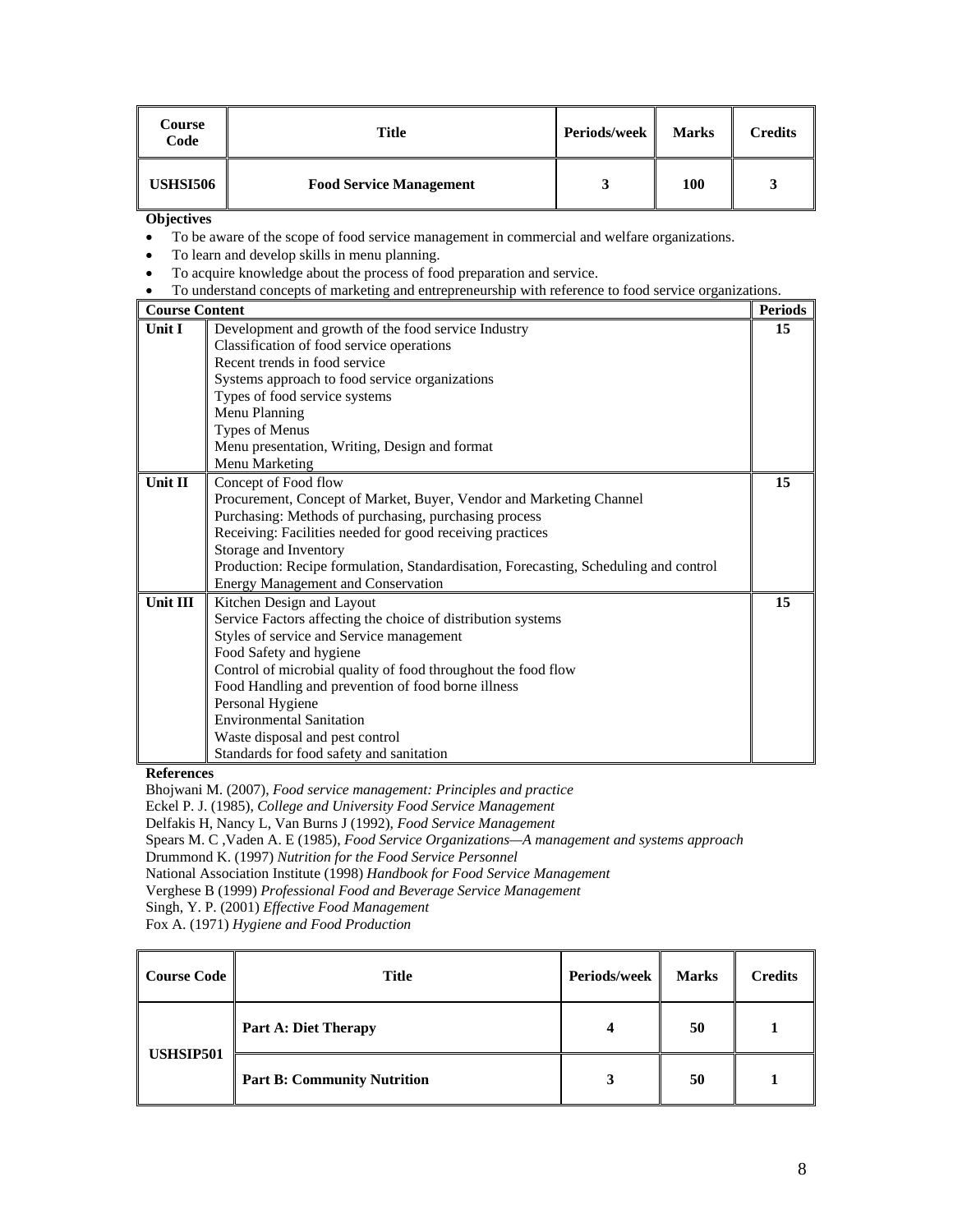#### **Part A: Diet Therapy**

# **Objectives**

- To familiarize the students with basic concepts of raw and cooked weights of foods the appropriate weights of measures and standardization procedures.
- To teach diet modification through use of food exchange lists and calculated values.
- To learn to plan therapeutic diets for management of clinical disease conditions.

| <b>Course Content</b> |                                                                                                                                                                        | <b>Periods</b> |
|-----------------------|------------------------------------------------------------------------------------------------------------------------------------------------------------------------|----------------|
| Unit I                | Standardization of weights and measures -- dry and liquid<br>Standardization of some recipes<br>Cereal based/pulse based/milk based<br>Vegetables/fruits/Miscellaneous | 15             |
| Unit II               | Nutrient specific recipes (Calcium, Iron, Sodium, Protein, Fat, and High Fibre<br>Weight management: Overweight, Obesity, Underweight, PEM                             | 15             |
| Unit III              | Cardiovascular diseases                                                                                                                                                | 15             |
| Unit IV               | Diabetes Mellitus: Type I, Type II and Gestational DM                                                                                                                  | 15             |

# **Part B: Community Nutrition**

## **Objectives**

- To acquire skills for the different methods in the assessment of nutritional status of the community.
- To prepare and use the various types of communication aids for imparting nutrition education.

| <b>Course Content</b> |                                                                                   | <b>Periods</b> |
|-----------------------|-----------------------------------------------------------------------------------|----------------|
| Unit I                | <b>Seminars</b>                                                                   |                |
| Unit II               | <b>Nutrition education</b>                                                        |                |
|                       | Preparation of various audio visual aids-puppets, posters etc.                    |                |
| Unit III              | Learning different techniques – demonstrations, story telling, skits, exhibitions |                |

## **References**

Gopaldas, T. Seshadri, S. (1987). *Nutrition monitoring and assessment*. Delhi. Oxford University Press. Jelliffe, D. (1966). *The assessment of nutritional status of the community*. WHO (Geneva).

Swaminathan, M. (1985). *Essentials of food and nutrition*. *Vol. I and II*. Bangalore: Bangalore Printing and Publishing Ltd.

| <b>Course Code</b> | Title                                           | <b>Periods/week</b> | <b>Marks</b> | <b>Credits</b> |
|--------------------|-------------------------------------------------|---------------------|--------------|----------------|
| <b>USHSIP502</b>   | Part A: Food Analysis and Clinical Biochemistry |                     | 50           |                |
|                    | <b>Part B: Food Service Management</b>          | 3                   | 50           |                |

# **Part A: Food Analysis and Clinical Biochemistry**

- To impart practical Skills in analytical procedures of foods and synthetic body fluids
- To enable students to understand the significance of various food components and biochemical parameters.
- To enable the students understand the principles of various analytical techniques.

| <b>Course Content</b> |                                                                                        | <b>Periods</b> |
|-----------------------|----------------------------------------------------------------------------------------|----------------|
| <b>Unit I</b>         | Standardization of acids and alkalies, Redox titration.                                | 15             |
|                       | Qualitative analysis of carbohydrates.                                                 |                |
|                       | Quantitative estimation of total sugars in different foods by : Lane - Eynon's method, |                |
|                       | and Benedict's method                                                                  |                |
|                       | Estimation of crude fibre.                                                             |                |
|                       | Estimation of blood glucose by Follin- wu.                                             |                |
| Unit II               | Qualitative analysis of amino acids.                                                   | 15             |
|                       | Quantitative estimation of protein by Macrokjeldhal (use of Kelplus).                  |                |
|                       | Use of paper chromatography for qualitative analysis of amino acids-demonstrations     |                |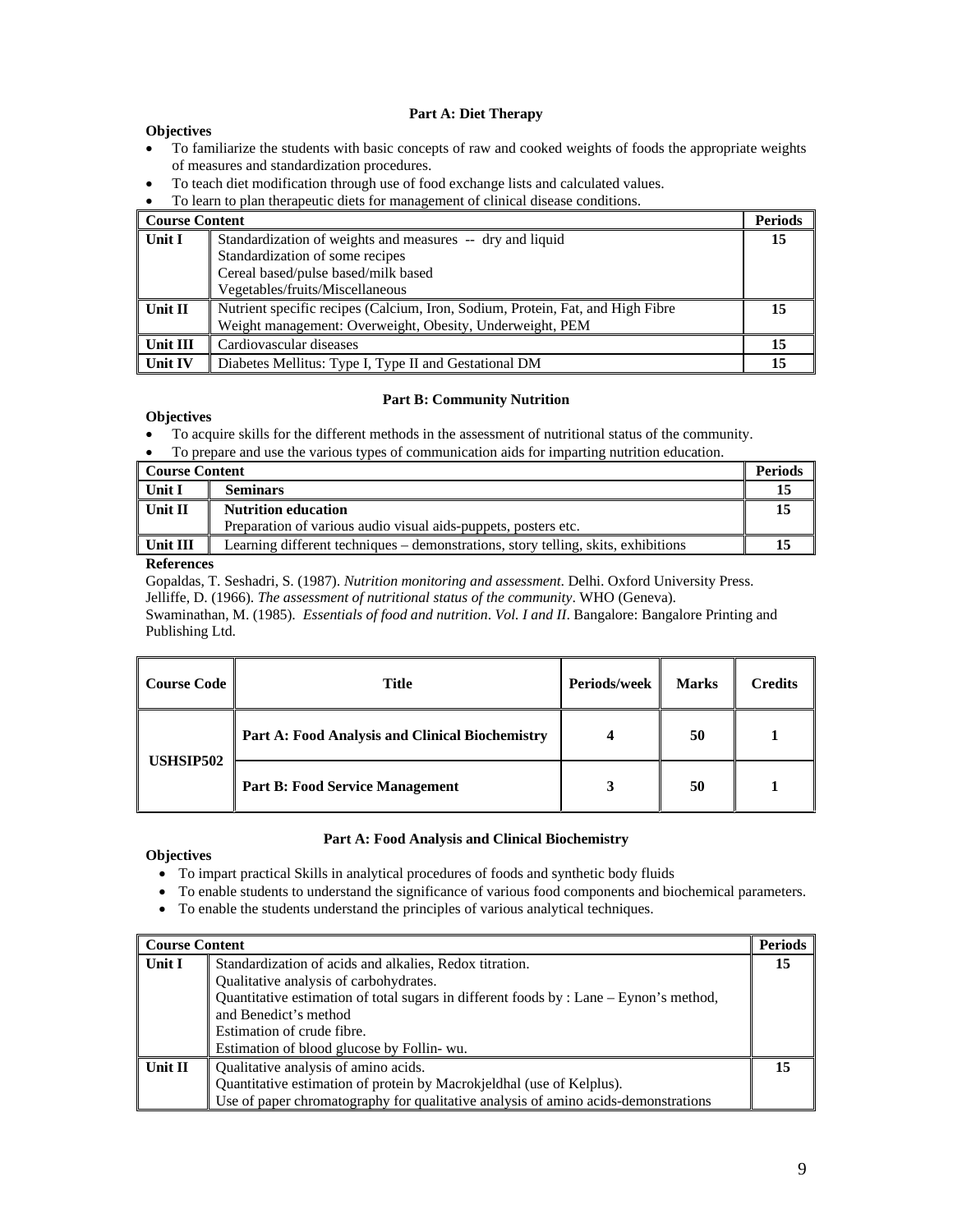|                | Estimation of Haemoglobin by: Sahli's method, Drabkins method |  |
|----------------|---------------------------------------------------------------|--|
|                | Estimation of serum protein, A:G Ratio.                       |  |
| Unit III       | Identification of adulterants in different foods              |  |
|                | Microbial analysis of foods                                   |  |
|                | Techniques of sterilization and preparation of media          |  |
| <b>Unit IV</b> | Microbial analysis of foods                                   |  |
|                | Plating technique and staining technique                      |  |

Mayer, L.H. (1987). *Food Chemistry*. CBS Publishers and Distributors Oser, L.B. (1976). *Hawk's physiological chemistry*. (14<sup>th</sup> Ed.) Tata McGraw Hill Pub. Co. Ltd. Pearson, D. (1970). *Chemical analysis of foods*. (6<sup>th</sup> Ed.) London: J. A. Churchill

# **Part B: Food Service Management**

# **Objectives**

- To enable students to understand the process of recipe planning
- To impart skills of preparing and presenting dishes

| <b>Course Content</b> |                                                                          | <b>Periods</b> |
|-----------------------|--------------------------------------------------------------------------|----------------|
| Unit I                | Menu Planning                                                            | 15             |
|                       | Standardisation of recipe, sourcing, analyzing and formulating a recipe  |                |
|                       | Using a file card format to write the recipe                             |                |
|                       | Stepping up for quantity production                                      |                |
|                       | Study of preparation and presentation of : soups, snacks                 |                |
| Unit $\Pi$            | Study of Preparation and Presentation of: Sandwiches, Salads, Mocktails. | 15             |
| <b>Unit III</b>       | Study of preparation and presentation of                                 | 15             |
|                       | Baked dishes – cakes and cookies, Baked Dishes – pies and soufflés       |                |
|                       | Desserts and Sweets                                                      |                |

# **References**

Lillierap D.R. (1998). *Food and beverage service. (5th Ed.).* Elbs/Holder and Stoughton.

Morrison Paul. (1993). *Cost management for profitable food and beverage operations*. John Wiley and sons.

Verghese B. (1999). *Professional food and beverage service management*. Bangalore : Macmillan India.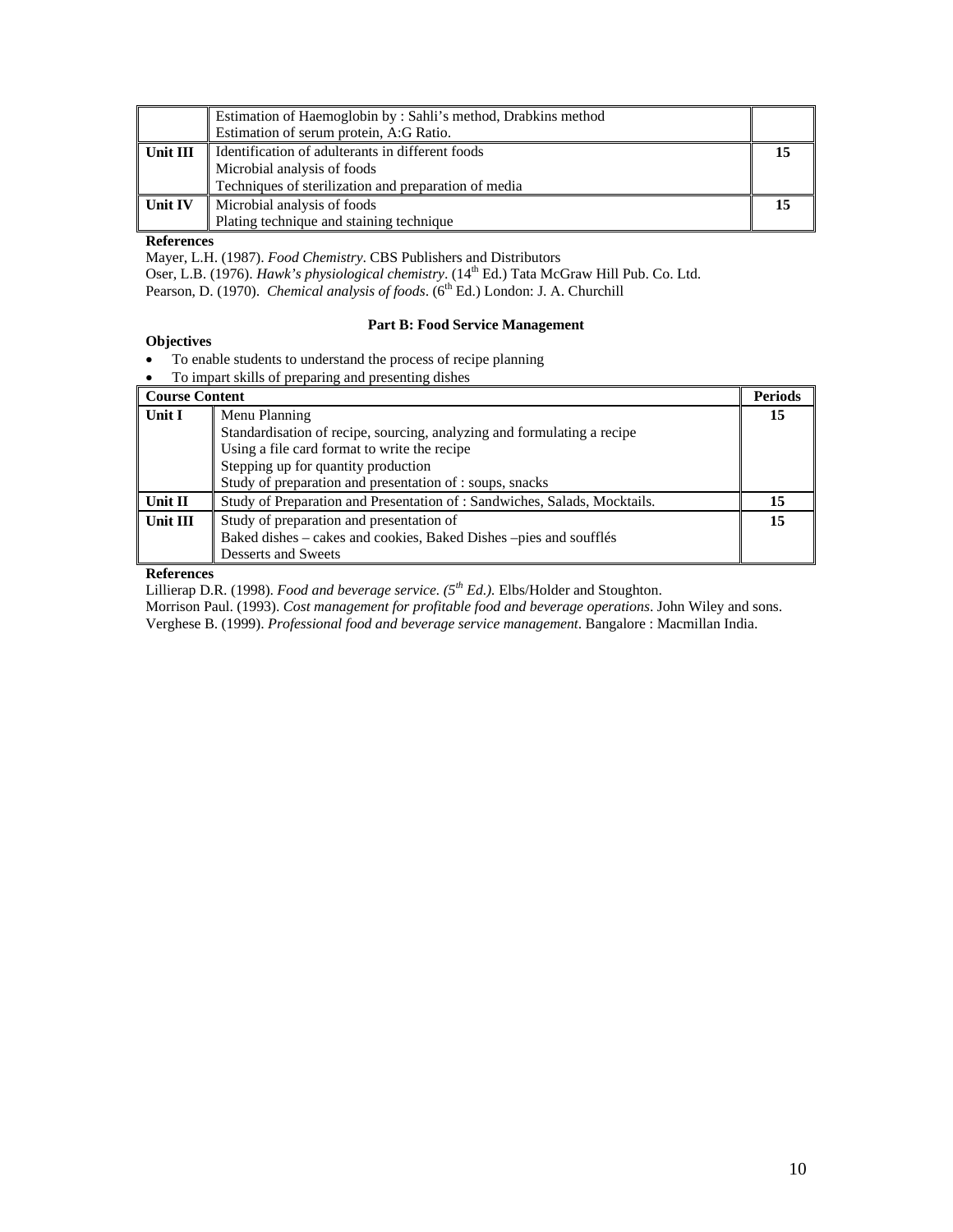| <b>Course</b><br>Code | <b>Title</b>                                              | <b>Internal</b><br><b>Assessment</b> | <b>Semester</b><br>End | <b>Total</b><br>marks | Periods/<br>week | <b>Credits</b>              |
|-----------------------|-----------------------------------------------------------|--------------------------------------|------------------------|-----------------------|------------------|-----------------------------|
|                       |                                                           | <b>Marks</b>                         | <b>Examination</b>     |                       |                  |                             |
| <b>USHSI601</b>       | <b>Nutritional Biochemistry</b>                           | 40                                   | 60                     | 100                   | $\mathcal{F}$    | 3                           |
| <b>USHSI602</b>       | Clinical Nutrition and Therapy                            | 40                                   | 60                     | 100                   | 3                | 3                           |
| <b>USHSI603</b>       | Food Microbiology and<br>Preservation                     | 40                                   | 60                     | 100                   | 3                | 3                           |
| <b>USHSI604</b>       | <b>Human Nutrition</b>                                    | 40                                   | 60                     | 100                   | 3                | 3                           |
| <b>USHSI605</b>       | <b>Community Nutrition</b>                                | 40                                   | 60                     | 100                   | $\overline{2}$   | $\overline{2}$              |
| <b>USHSI606</b>       | Food Service Management                                   | 40                                   | 60                     | 100                   | 3                | $\overline{2}$              |
| USHSIP601             | Part A: Diet Therapy                                      |                                      | 50                     | 50                    | $\overline{4}$   | 2                           |
|                       | Part B: Community Nutrition                               |                                      | 50                     | 50                    | 3                |                             |
| USHSIP602             | Part A: Food Analysis and<br><b>Clinical Biochemistry</b> |                                      | 50                     | 50                    | $\overline{4}$   | $\mathcal{D}_{\mathcal{L}}$ |
|                       | Part B: Food Service<br>Management                        |                                      | 50                     | 50                    | 3                |                             |
|                       |                                                           |                                      |                        | 800                   | 31               | 20                          |

#### **T.Y. B. Sc. (HOME SCIENCE) BRANCH I: FOODS NUTRITION AND DIETETICS SEMESTER VI**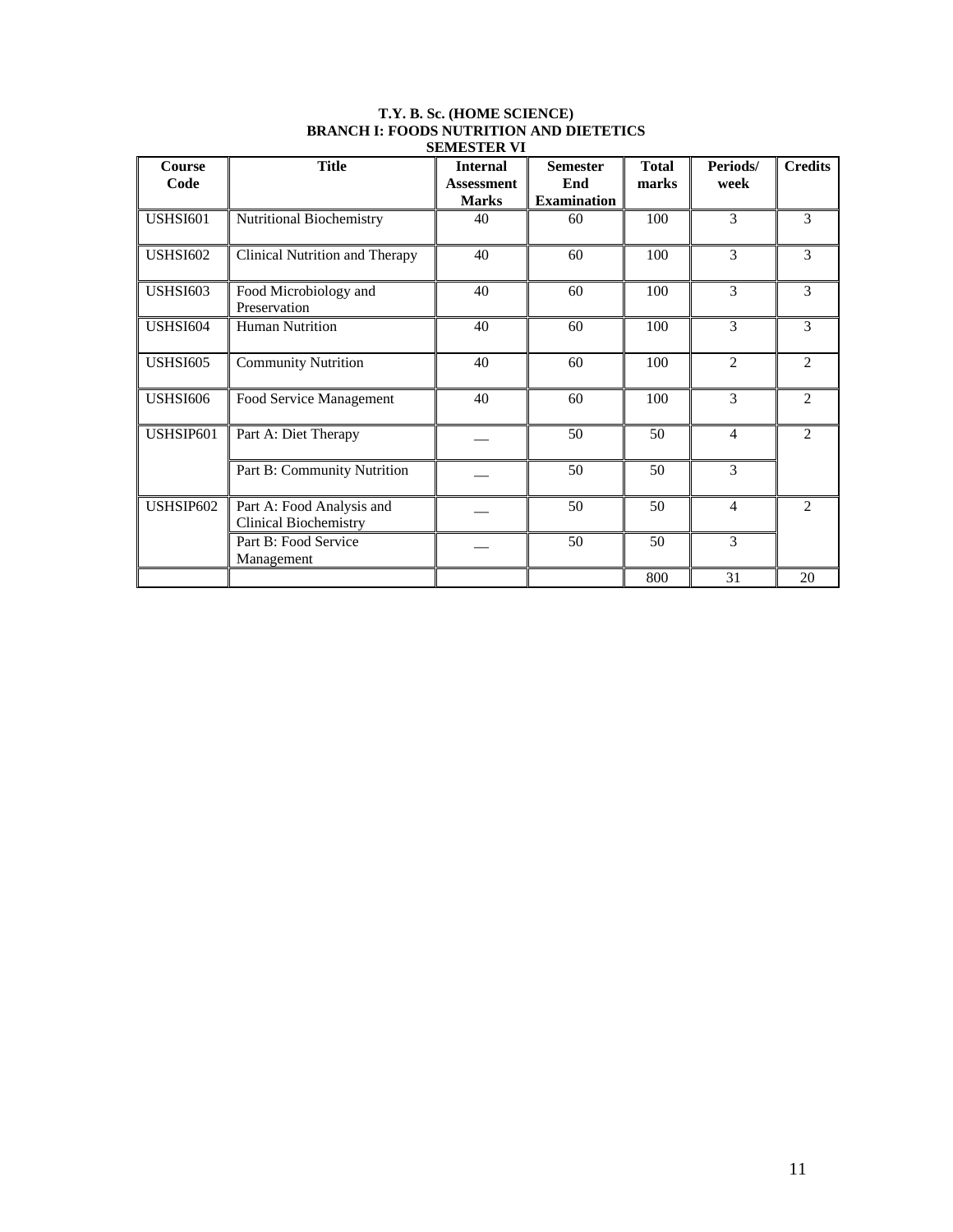| Course<br>Code  | Title                           | Periods/week | <b>Marks</b> | <b>Credits</b> |
|-----------------|---------------------------------|--------------|--------------|----------------|
| <b>USHSI601</b> | <b>Nutritional Biochemistry</b> |              | 100          |                |

- To enable the students to apply the knowledge of nutrition and role of nutrients in the body.
- To understand the chemistry, metabolism of the nutrients in the living system during health and disease.

| <b>Course Content</b> |                                                                                                    | <b>Periods</b> |
|-----------------------|----------------------------------------------------------------------------------------------------|----------------|
| <b>Unit I</b>         | Nucleic acid Chemistry                                                                             | 15             |
|                       | Structures of purines, pyrimidines, Nucleocides, Nucleotides, Disorders of purine                  |                |
|                       | metabolism                                                                                         |                |
|                       | DNA - 1°, 2°, 3°, W-C model                                                                        |                |
|                       | Physical properties of DNA and $T_m$                                                               |                |
|                       | $RNA - structure$ and types                                                                        |                |
|                       | m-RNA, t-RNA, m-RNA, hn-RNA, sn-RNA                                                                |                |
|                       | Transcription, Translations in prokaryotes (E. coli)                                               |                |
|                       | Brief outline of DNA replication in prokaryotes                                                    |                |
| <b>Unit II</b>        | Lipid Chemistry                                                                                    | 15             |
|                       | Definition, classification of lipids. Simple, Compound                                             |                |
|                       | i.e. Phospholipids, Lipoproteins, Sulfolipids, Glycolipids, Sphingolipids                          |                |
|                       | Derived Lipids: Fatty acids - EFA, w-3, w-6                                                        |                |
|                       | Prostaglandins: biosynthesis, functions, inhibitors. Prostacyclins and                             |                |
|                       | Thromboxanes. Structure and functions of Cholesterol                                               |                |
|                       | Lipid Metabolism                                                                                   |                |
|                       | Knoop's β-oxidation of even C fatty acid (no structures), ketone body formation<br>and utilization |                |
|                       | Fatty acid biosynthesis of Palmitic acid (no structure)                                            |                |
|                       | Lipid storage disorders                                                                            |                |
| <b>Unit III</b>       | <b>Hormones</b>                                                                                    | 15             |
|                       | Definition, classification, mode of action, Chemistry and functions of Thyroxine,                  |                |
|                       | Insulin, Catecholamines                                                                            |                |
|                       | Disorders associated with the hormones                                                             |                |
|                       | Acid-Base balance                                                                                  |                |
|                       | Buffers: definition, types of buffers                                                              |                |
|                       | Role of lungs, kidneys and haemoglobin in Acid-Base balance                                        |                |
|                       | Chloride shift                                                                                     |                |
|                       | Disorders of Acid-Base imbalance                                                                   |                |

**References** 

Berg, Jeremy Mark, Tymoczko, John L and Stryer. (2002). *Biochemistry 5th ed*. New York. W.H. Freeman and Co.

Brody Tom. (2004). *Nutritional Biochemistry 2nd ed*. New Delhi. Elsevier/Reed. Elsevier. India Pvt. Ltd.

Chatterjee, M.N. Shinde and Rana. (2005). *Textbook of Medical Biochemistry, 6th ed*. New Delhi, Jaypee Brothers. Medical Publisher.

Dandekar Sucheta P. (2002). *Medical Biochemistry (Prep Manual for U.G.) 2nd ed*. New Delhi B-1 Churchill Livingstone Pvt. Ltd.

Rastogi S.C. (1993). *Biochemistry New Delhi*, Tata McGraw Hill Publishing Co. Ltd.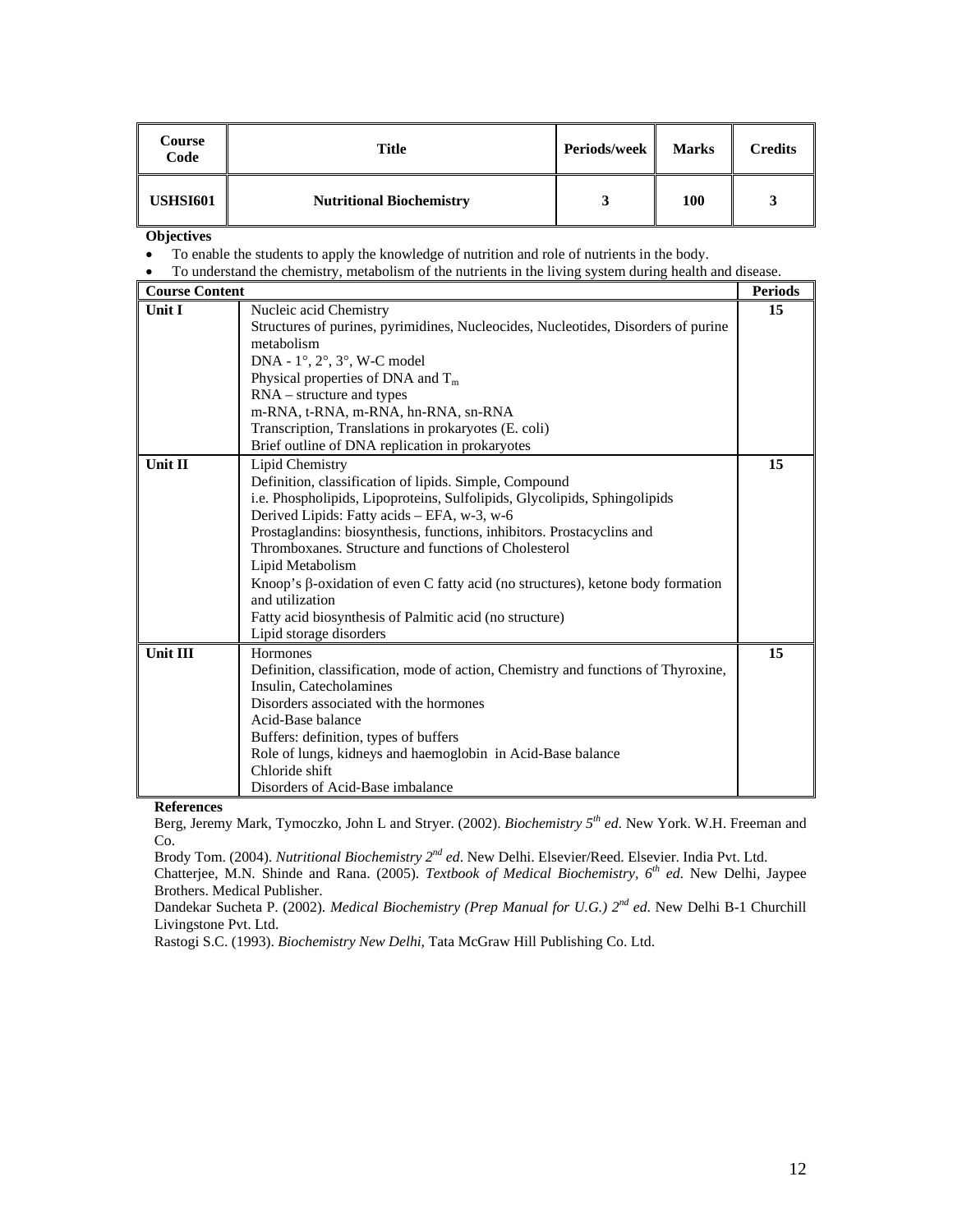| Course<br>Code  | Title                                      | Periods/week | <b>Marks</b> | <b>Credits</b> |
|-----------------|--------------------------------------------|--------------|--------------|----------------|
| <b>USHSI602</b> | <b>Clinical Nutrition and Diet Therapy</b> |              | 100          |                |

- To impart the concept of modifying normal diets to therapeutic diets.
- To enable the students to understand the underlying disease conditions, possible complications and pathological states.
- To train students to plan appropriate nutrition intervention approaches and diets.
- To enable the students to focus on the preventive role of nutrition in the current life style situations.

## **Medical Nutrition therapy**

Each of the diseases to be discussed under the following heads Each of the diseases to be discussed under the following heads of Etiology, Pathophysiology, Diagnosis, Management with special emphasis on nutritional care, Prevention

| <b>Course Content</b> |                                                                                         | <b>Periods</b> |
|-----------------------|-----------------------------------------------------------------------------------------|----------------|
| Unit I                | Diseases of the G. I. System                                                            | 15             |
|                       | GERD, oesophagitis, hiatal hernia                                                       |                |
|                       | Acute and chronic gastritis and peptic ulcer disease (gastric and duodenal)             |                |
|                       | Gluten induced enteropathy                                                              |                |
|                       | Lactose intolerance                                                                     |                |
|                       | Diarrhoea, constipation, flatulence                                                     |                |
|                       | Inflammatory bowel diseases                                                             |                |
|                       | <b>Nutritional Support</b>                                                              |                |
| Unit II               | Diseases of the Liver, Biliary system and Pancreas                                      | 15             |
|                       | Liver: Functions of the liver, Assessment of liver function, Viral Hepatitis (brief),   |                |
|                       | Chronic and Fulminant hepatitis, Effects of Alcohol on liver (Alcohol liver             |                |
|                       | disease, Cirrhosis, Hepatic encephalopathy, Liver Transplantation                       |                |
|                       | <b>Gall Bladder diseases:</b> Functions of Gall bladder, Cholelithiasis, Cholecystitis  |                |
|                       | <b>Pancreatic diseases:</b> Function of pancreas, Pancreatitis (acute and chronic)      |                |
|                       | <b>Nutrition and Immunity.</b>                                                          |                |
| Unit III              | <b>Renal diseases:</b> Function of the kidney, Nephritis – acute and chronic, Nephrotic | 15             |
|                       | syndrome, Renal failure, ARF, CRF, Dialysis, Renal Transplant, Nepholithiasis           |                |
|                       | (Calcium oxalate and uric acid stores)                                                  |                |
|                       | <b>Nutrition in infections</b>                                                          |                |

#### **References**

Antia F.P. (1997). *Clinical dietetics and nutrition*. (4<sup>th</sup> Ed.) New Delhi: Oxford University Press.

Bennion, Marion; (1997). *Clinical nutrition*. (7<sup>th</sup> Ed.) New York: Harper and Row Publishers.

Burton B.T. (1980). *Human nutrition*. (3rd Ed.) New Delhi: Tata McGraw Hill.

Davidson and Passmore. *Human nutrition and dietetics*. (18<sup>th</sup> Ed.) New Delhi: Tata McGraw Hill Publications.

Garrow J.S. (1993). *Human nutrition and dietetics.* (9<sup>th</sup> Ed.) New York: Churchill Livingstone.

Krause and Mahan. (1996). *Foods, nutrition and diet therapy*. (10<sup>th</sup> Ed.) Philadelphia: W.B. Saunders.

Robinson: (1989). *Normal and therapeutic nutrition*. (7<sup>th</sup> Ed.) New York: Macmillan Pub. Company.

Thomas Briony; (1995). *Blackwell Manual of dietetic practise*. (2<sup>nd</sup> Ed.) Oxford: New York Scientific Publication:

Zeeman, Frances J. (1998). *Applications of clinical nutrition*. Englewood cliffs: Prentice Hall International Inc.

| Course<br>Code  | Title                                     | <b>Periods/week</b> | <b>Marks</b> | Credits |
|-----------------|-------------------------------------------|---------------------|--------------|---------|
| <b>USHSI603</b> | <b>Food Microbiology and Preservation</b> |                     | 100          |         |

- To introduce students to the field of microbiology and its relevance to food deterioration and preservation.
- To impart knowledge regarding principles and techniques of preserving foods.
- To enable students to understand principles of hygiene and sanitation in a food industry.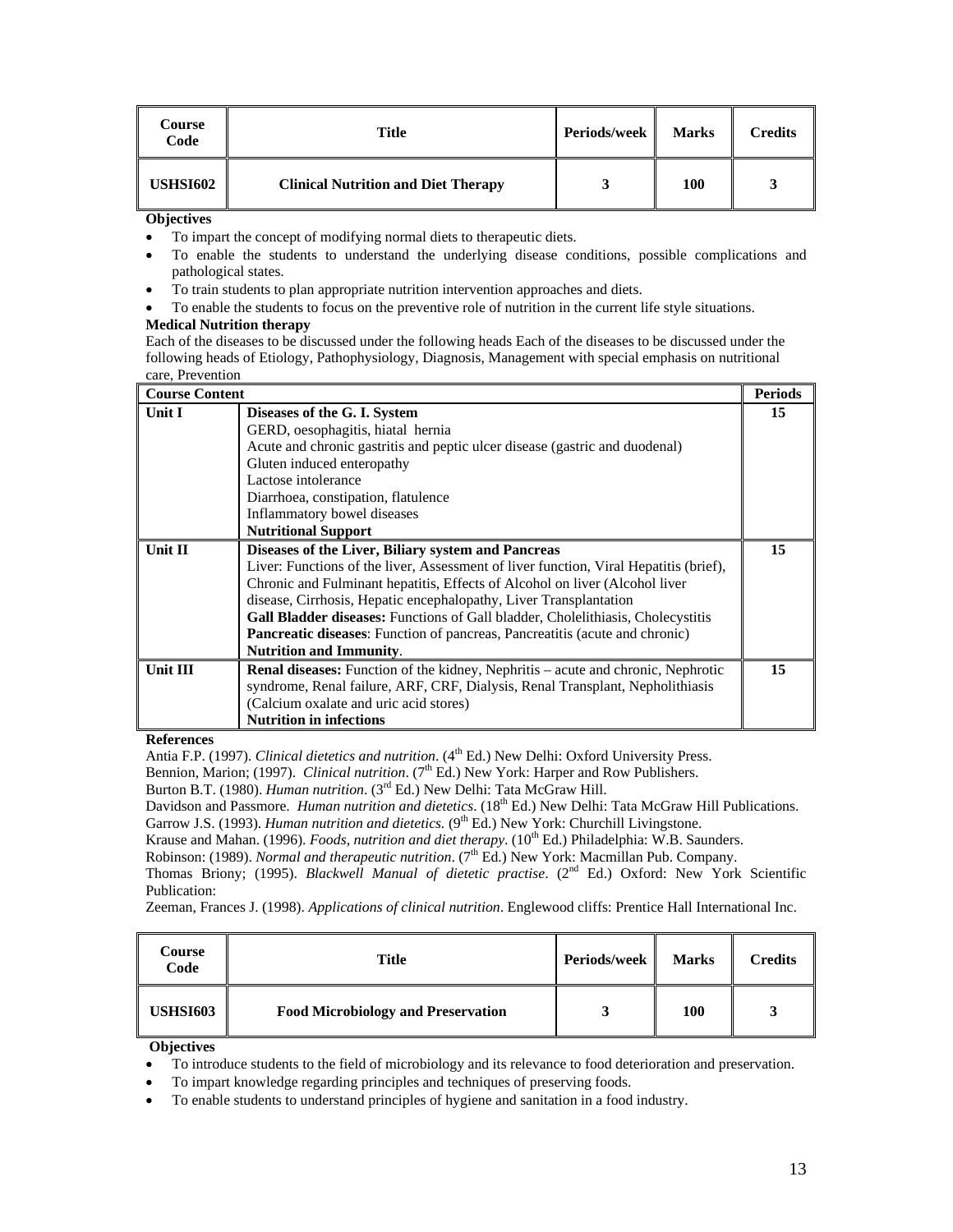| <b>Course Content</b> |                                                                                            | <b>Periods</b> |
|-----------------------|--------------------------------------------------------------------------------------------|----------------|
| <b>Unit I</b>         | General Principles of Food Preservation: Meaning, mode of action, and changes in           | 15             |
|                       | foods                                                                                      |                |
|                       | <b>Techniques of food preservation</b>                                                     |                |
|                       | Use of high temperature (Heat Preservation)                                                |                |
|                       | Degrees of heat preservation (blanching, pasteurization, canning, commercial               |                |
|                       | sterilization); heat resistance of microorganisms (Thermal Death Time); selection of       |                |
|                       | appropriate temperature. Protective effects of food constituents; methods used for heating |                |
|                       | food before and after packaging.                                                           |                |
|                       | Use of ionizing radiations and microwave heating: Ionising radiations and sources,         |                |
|                       | units of radiation, radiation effects, mechanism of microwave heating, Application of      |                |
|                       | radiation technology                                                                       |                |
| Unit II               | <b>Techniques of food preservation</b>                                                     | 15             |
|                       | Use of low temperature (Cold Preservation)                                                 |                |
|                       | Refrigeration and cool storage                                                             |                |
|                       | Requirements of refrigerated storage                                                       |                |
|                       | Freezing and frozen storage                                                                |                |
|                       | Freezing methods (Air Freezing, indirect contact freezing, immersion freezing)             |                |
|                       | Changes in foods during refrigeration and frozen storage                                   |                |
|                       | Use of dehydration and concentration                                                       |                |
|                       | Benefits and factors affecting heat and mass transfer                                      |                |
|                       | Physical and chemical changes during dehydration and concentration.                        |                |
|                       | Methods and techniques used (Air convection, Drum driers and Vacuum driers)                |                |
|                       | Use of various evaporators for concentration of foods                                      |                |
| Unit III              | <b>Packaging of foods</b>                                                                  | 15             |
|                       | Functions and requirements of food packaging                                               |                |
|                       | Types of containers                                                                        |                |
|                       | Food packaging materials and forms                                                         |                |
|                       | Package testing.                                                                           |                |
|                       | Food laws and standards and systems (National and International)                           |                |
|                       | HACCP and TQM used in controlling quality of foods                                         |                |

Frazier, W. C. and Westoff, D. C. (1998) *Food Microbiology* New Delhi; Tata McGraw Hill

James, M. J. (1996) *Modern Food Microbiology* (4<sup>th</sup> Ed.) New Delhi: Published by S.K. Jain for C. and distributors.

Pelczar, M. J., Reid, R. D. and Chan (2000*) Microbiology*. New Delhi: Tata McGraw Hill.

Potter, N. H. and Hotchkiss, J. H. (1996) *Food Science*, (5<sup>th</sup> Ed.)New and distributors.

Subbulakshmi, G and Udipi, S. A. (2001) *Food Processing and Preservation*, New Delhi: New Age International. Ltd Publishers.)

Manay, N. S. and Shadaksharswamy, M. (2004) *Food Facts and Principles,* New Delhi: New Age International Ltd Publishers.

| Course<br>Code  | <b>Title</b>           | Periods/week | <b>Marks</b> | <b>Credits</b> |
|-----------------|------------------------|--------------|--------------|----------------|
| <b>USHSI604</b> | <b>Human Nutrition</b> | - 1          | 100          | ມ              |

- To reinforce the basic principles of nutrition
- To impart in-depth knowledge on the functions, deficiency and toxicity of macro and micronutrients.
- To enable the students to apply knowledge of nutrition to daily life.

| <b>Course Content</b> |                                                                | Periods |
|-----------------------|----------------------------------------------------------------|---------|
| Unit I                | <b>Vitamins</b>                                                |         |
|                       | Fat soluble $(A, D, E \text{ and } K)$                         |         |
|                       | Water soluble vitamins (B-Complex and C)                       |         |
|                       | Chemistry, Metabolism, functions, RDA, deficiency and toxicity |         |
|                       | Effect of cooking and/or processing (wherever applicable)      |         |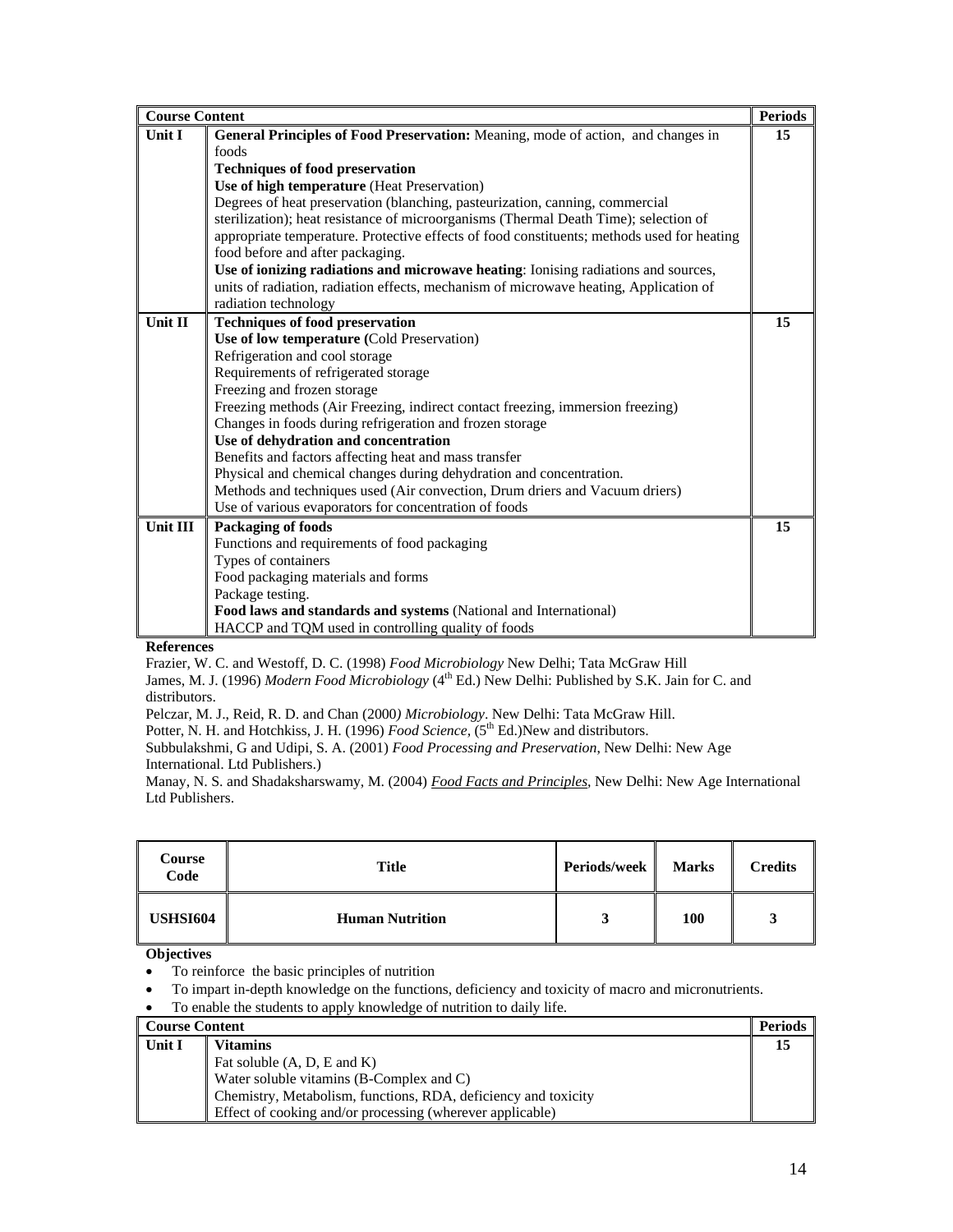| Unit II  | <b>Minerals</b>                                                                  |    |
|----------|----------------------------------------------------------------------------------|----|
|          | Macro-minerals (Ca, P, Na, K)                                                    |    |
|          | Micro-minerals (Iron, Zn)                                                        |    |
|          | Trace elements (Se, Cu)                                                          |    |
|          | Metabolism, Functions, RDA, Deficiency and Toxicity of major and trace minerals  |    |
|          | Effect of processing/Factors influencing absorption                              |    |
|          | Inter-relationships between macro-nutrients and micro-nutrients                  |    |
| Unit III | <b>Sports nutrition</b>                                                          | 15 |
|          | Metabolism of macronutrients and importance of micronutrients for sports persons |    |
|          | Ergogenic aids, Nutritional problems                                             |    |
|          | Functional foods and phytochemicals                                              |    |

Anderson, L., Dibble, M. and Mitchell, H. (1992) *Nutrition in health and disease*, 17<sup>th</sup> ed., J.B. Lippincott Co. Philadelphia

Bamji, M., Rao, P. N. and Reddy, V. *Textbook of Human Nutrition*, Oxford: IBH Pub. Co.

Davidson, S., Passmore, R., Brock, J and Truswell, A., (1975) *Human nutrition and dietetics*, 6<sup>th</sup> ed., ELBS Edinburgh.

Guthrie, H. (1986) *Introductory Nutrition*, 6<sup>th</sup> ed., Times Mirror/Mosby College Publication.

Robinson, C. and Lawler, M., (1982) *Normal and therapeutic nutrition*, 16<sup>th</sup> ed., Macmillan publishing Co. New York

Williams, S. (1981) *Nutrition and diet therapy*, 4<sup>th</sup> ed., Missouri: The C.V. Masby Co.

| Course<br>Code  | Title                      | Periods/week | <b>Marks</b> | <b>Credits</b> |
|-----------------|----------------------------|--------------|--------------|----------------|
| <b>USHSI605</b> | <b>Community Nutrition</b> |              | 100          |                |

**Objectives** 

• To create an awareness among students about the nutritional problems of the community with special emphasis on vulnerable sections.

• To understand the different methods of assessing nutritional status of the community.

• To recognize the deleterious effects of malnutrition in the development of our nation and means of combating the same.

| <b>Course Content</b> |                                                                                           | <b>Periods</b> |  |  |  |
|-----------------------|-------------------------------------------------------------------------------------------|----------------|--|--|--|
| Unit $I$              | Trends in population growth and food production in India                                  | 10             |  |  |  |
|                       | Strategies for augmenting food production                                                 |                |  |  |  |
|                       | Green, White, Brown and Blue revolution                                                   |                |  |  |  |
|                       | National guidelines on infant and young child feeding                                     |                |  |  |  |
|                       | Per capita food availability and factors influencing it                                   |                |  |  |  |
|                       | Problem of malnutrition in India and background factors responsible for it and its impact |                |  |  |  |
|                       | on National development                                                                   |                |  |  |  |
|                       | Socio-economic                                                                            |                |  |  |  |
|                       | Cultural and educational                                                                  |                |  |  |  |
|                       | Food production and food availability                                                     |                |  |  |  |
|                       | Food consumption patterns                                                                 |                |  |  |  |
|                       | Food storage and distribution                                                             |                |  |  |  |
|                       | Food based strategies for control of deficiencies                                         |                |  |  |  |
| Unit II               | Nutritional problems in India and relevant national health programmes.                    | 10             |  |  |  |
|                       | Vitamin A deficiency (Xeropthalmia – National programme for control of blindness          |                |  |  |  |
|                       | Anaemia                                                                                   |                |  |  |  |
|                       | Osteoporosis and Rickets                                                                  |                |  |  |  |
|                       | IDD - National Goitre Control programme                                                   |                |  |  |  |
|                       | PEM – National Nutrition Programme                                                        |                |  |  |  |
| <b>Unit III</b>       | Nutritional education and nutritional intervention schemes/programs operating in India    | 10             |  |  |  |
|                       | Nutrition intervention schemes, ICDS, midday meals                                        |                |  |  |  |
|                       | Role of various national and international agencies in promoting nutrition and health     |                |  |  |  |
|                       | status of the vulnerable sections of society e.g. FAO, WHCO, UNICEF, NIN, CFTRI,          |                |  |  |  |
|                       | CARE.                                                                                     |                |  |  |  |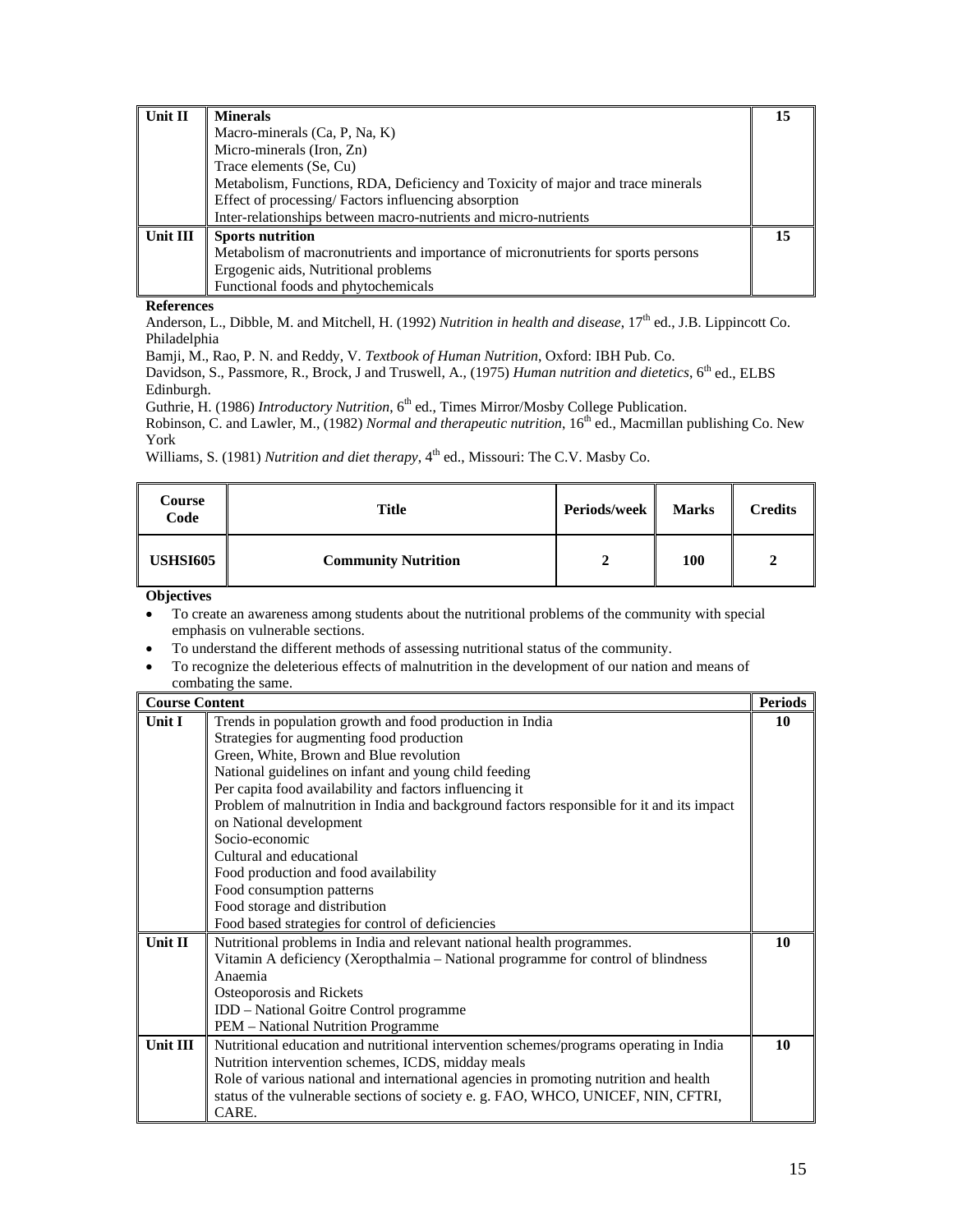Beredict, A. (1997) *Preventive Nutrition – The Comprehension guide to health professionals* (Ed.) New Jersey: Huma. Press Inc.

Ebrahim G. J. (1983) *Nutrition in mother and child health* – London Mac Millan and Co.

Goel, S. L. (2001) *Community Health Care* (New Delhi) Deep and Deep Publication

Goel, S. L. (2001) *Community Health Care* (New Delhi) Deep and Deep Publication

Goel, S. L. (2001) *Health Care System and Management* Vol 1 – 4, New Delhi: Deep and Deep Publication

Goel, S. L. (2001) *Health Care System and Management.* Vol 1 – 4, New Delhi: Deep and Deep Publication

Gopaldas, T. Seshadri S. (1987) *Nutrition monitoring and assessment* Delhi: Oxford University Press.

Jelliffe, D. (1966) *The assessment of Nutritional Status of the Community*. Geneva WHO.

Osman, S. R. (1991) *Nutrition and Poverty (Ltd.)* Oxford; Oxford University Press Rajlaxmi, R. (1981) *Applied Nutrition*, New Delhi: Oxford and IBH

Shukla, P. (1982) *Nutritional Problems of India*, New Delhi Prentice Hall of India.

Swaminathan, M. (1985) *Essential of Food and Nutrition* Vol I and II Bangalore, Bangalore Printing and Publishing Ltd.

Wadhwa, A and Sharma S. (2003) *Nutrition in the Community*, New Delhi: Elite Publishing House Pvt. Ltd. Wadhwa, A. and Sharma S. (2003) *Nutrition in the Community*. New Delhi: Elite Publishing House Pvt. Ltd.

| Course<br>Code | Title                          | Periods/week | <b>Marks</b> | <b>Credits</b> |
|----------------|--------------------------------|--------------|--------------|----------------|
| USHSI606       | <b>Food Service Management</b> | لہ ا         | 100          |                |

**Objectives** 

- To be aware of the scope of food service management in commercial and welfare organizations.
- To learn and develop skills in menu planning.

• To acquire knowledge about the process of food preparation and service.

• To understand concepts of marketing and entrepreneurship with reference to food service organizations.

| <b>Course Content</b> |                                                                                        | <b>Periods</b> |
|-----------------------|----------------------------------------------------------------------------------------|----------------|
| <b>Unit I</b>         | <b>Human Resource Management</b>                                                       | 15             |
|                       | Recruitment and Selection process                                                      |                |
|                       | Training and Development                                                               |                |
|                       | Performance Appraisal                                                                  |                |
|                       | <b>Personnel Actions</b>                                                               |                |
|                       | Productivity Improvement                                                               |                |
|                       | Leadership and Motivation                                                              |                |
|                       | <b>Labour Management Relations</b>                                                     |                |
| <b>Unit II</b>        | <b>Accounting Procedures</b>                                                           | 15             |
|                       | <b>Financial Statements</b>                                                            |                |
|                       | Tools used for analysis                                                                |                |
|                       | Cost control                                                                           |                |
|                       | <b>Budgeting</b>                                                                       |                |
|                       | <b>Marketing</b>                                                                       |                |
|                       | Definition                                                                             |                |
|                       | Marketing Cycle and mix                                                                |                |
|                       | Marketing for Food Service organizations                                               |                |
|                       | Sales promotion in food Service organization                                           |                |
| Unit III              | <b>Entrepreneurship</b>                                                                | 15             |
|                       | Meaning of Entrepreneurship                                                            |                |
|                       | Characteristics/qualities of an Entrepreneur                                           |                |
|                       | Setting up a food service business: Restaurant, Small catering enterprises, Innovative |                |
|                       | ideas for business                                                                     |                |
|                       | Facilities needed to set up a business                                                 |                |
|                       | Sales and promotions of products/services                                              |                |
|                       | Legal and financial issues                                                             |                |

**References** 

Barrow Colin, Brown Robert, Clarke Liz, (2006). *The Successful Entrepreneurs guide book*. London: Kogan and Page.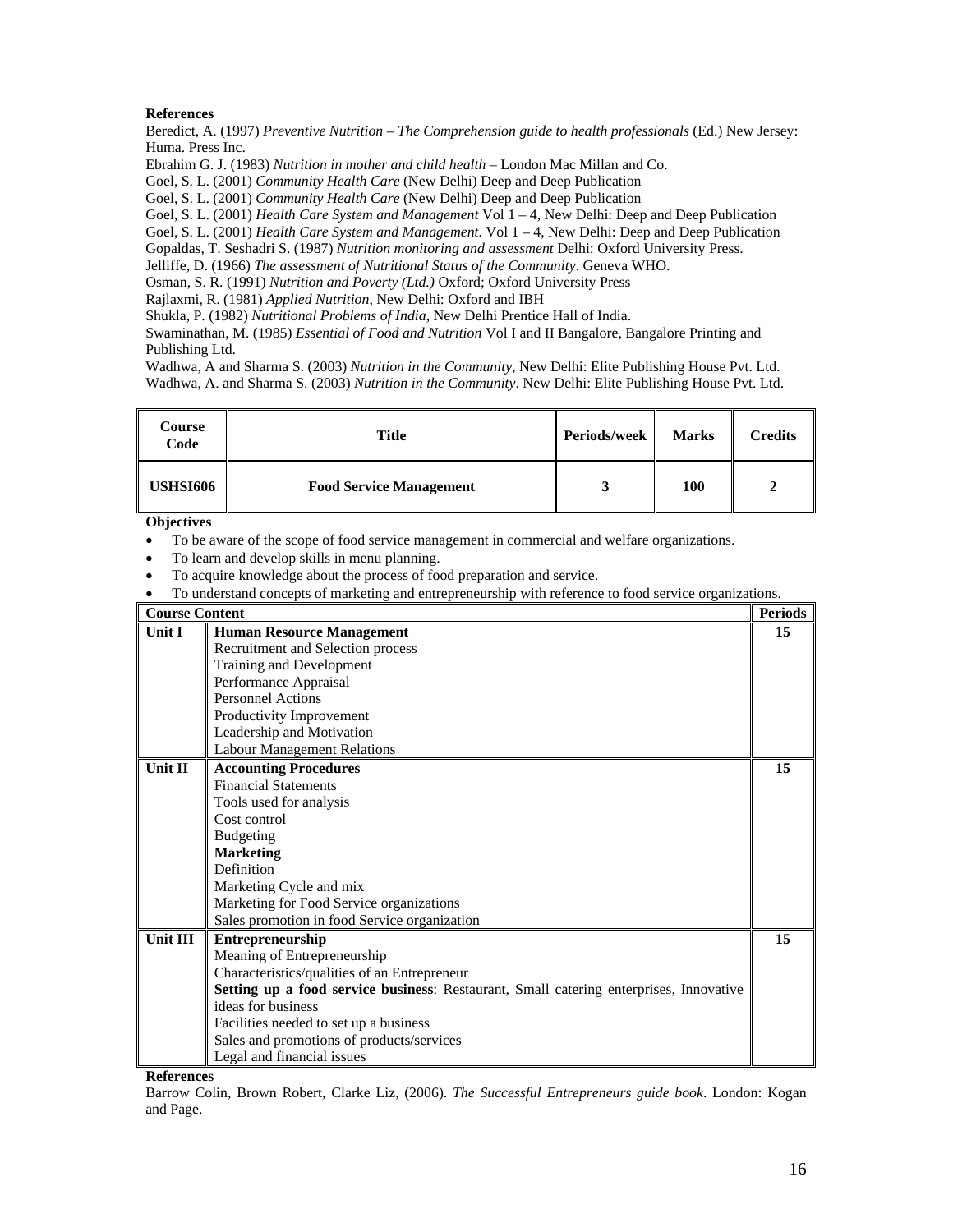Shring S, Jardine R., Mills J. (2001). *Introduction to Catering*. India: Delmar – Thomson Learning Coltman Michael M. (2000). *Start and Run Profitable Restaurant*. Mumbai: Jaico Publishing House. Erdosh George (2000). *Start and Run a Profitable Catering Business*. Mumbai: Jaico Publishing House.

| <b>Course Code</b> | <b>Title</b>                       | Periods/week | <b>Marks</b> | <b>Credits</b> |
|--------------------|------------------------------------|--------------|--------------|----------------|
| USHSIP601          | <b>Part A: Diet Therapy</b>        |              | 50           |                |
|                    | <b>Part B: Community Nutrition</b> | 3            | 50           |                |

## **Part A: Diet Therapy**

# **Objectives**

- To familiarize the students with basic concepts of raw and cooked weights of foods the appropriate weights of measures and standardization procedures.
- To teach diet modification through use of food exchange lists and calculated values.
- To learn to plan therapeutic diets for management of clinical disease conditions.

| <b>Course Content</b> |                                                                                    | <b>Periods</b> |
|-----------------------|------------------------------------------------------------------------------------|----------------|
| Unit I                | <b>Gastrointestinal Diseases</b>                                                   | 15             |
|                       | Diseases of the upper GI tract Oesophagitis, GERD, Peptic duodenal ulcers, Lactose |                |
|                       | intolerance, Inflammatory Bowel Syndrome, Diarrhoea, Constipation and Flatulence   |                |
| Unit II               | Liver and Gall Bladder diseases                                                    | 15             |
|                       | Hepatitis, Cirrhosis, Alcoholic liver disease, Hepatic Encephalopathy              |                |
| <b>Unit III</b>       | Gall bladder diseases                                                              | 15             |
|                       | Cholcystitis, Cholelithiasis, Pancreatitis                                         |                |
| <b>Unit IV</b>        | Renal diseases                                                                     | 15             |
|                       | Nephrotic syndrome, Nephritis, Dialysis and Renal Stones                           |                |

#### **References**

Roth, R. A. and Townsend C. E. (2003), *Nutrition and Diet Therapy*. Thomson, Delmar Learning. Whitney E.N. and Rolfes S.R. (2002) *Understanding Nutrition*. Wadsworth, Thomson Learning.

Thompson J. and Manore. M (2005). *Nutrition : An Applied Approach*. Benjamin hummings.

Aronson. V. (1986). *The Dietetic Technician*. CBI book, Van Nostrand Reinhold Company, New York. Rolfes, Pinn and Whitney (2006). *Understanding Normal and Clinical Nutrition*. Thompson Wadsworth. Peckenpaugh. N. J. (2003) *Nutrition Essentials and Diet Therapy*. Saunders Publications.

# **Additional Reading**

Mermel, V.L. (1995). Focus on Nutrition Mosby Publications.

Williams. S.R. (1993) Nutrition and Diet Therapy. Mosby Publication.

# **Part B: Community Nutrition**

# **Objectives**

- To acquire skills for the different methods in the assessment of nutritional status of the community.
- To prepare and use the various types of communication aids for imparting nutrition education.

| <b>Course Content</b> |                                                                                | Periods |
|-----------------------|--------------------------------------------------------------------------------|---------|
| Unit I                | Assessment of nutritional status.                                              | 15      |
|                       | To learn techniques of measuring height, weight, head and circumference, chest |         |
|                       | circumference, mid upper arm circumference.                                    |         |
| Unit II               | Interpretation of results and comparisons with standards.                      |         |
|                       | Classification according to grades of malnutrition.                            |         |
| Unit III              | <b>Visits</b> to various community centres-governmental and non-governmental   |         |

## **References**

Gopaldas, T. Seshadri, S. (1987). *Nutrition monitoring and assessment*. Delhi. Oxford University Press.

Jelliffe, D. (1966). *The assessment of nutritional status of the community*. WHO (Geneva).

Swaminathan, M. (1985). *Essentials of food and nutrition*. *Vol. I and II*. Bangalore: Bangalore Printing and Publishing Ltd.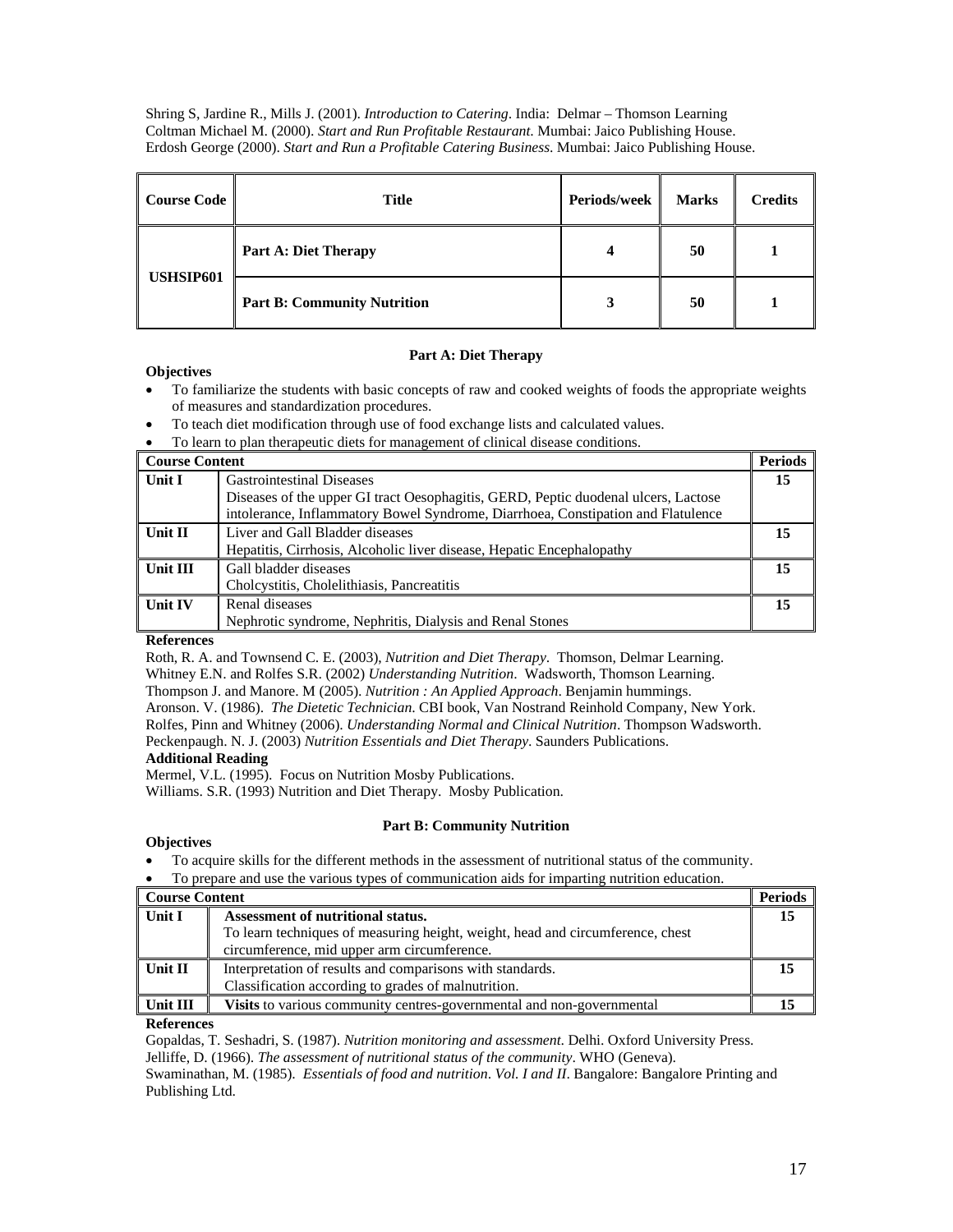| <b>Course Code</b> | Title                                           | <b>Periods/week</b> | <b>Marks</b> | <b>Credits</b> |
|--------------------|-------------------------------------------------|---------------------|--------------|----------------|
| USHSIP602          | Part A: Food Analysis and Clinical Biochemistry |                     | 50           |                |
|                    | <b>Part B: Food Service Management</b>          |                     | 50           |                |

# **Part A: Food Analysis and Clinical Biochemistry**

## **Objectives**

- To impart practical skills in analytical procedures of foods and synthetic body fluids.
- To enable the students understand the significance of various food components and biochemical parameters
- To enable the students understand the principles of various analytical techniques.

| <b>Course Content</b> |                                                                                       | <b>Periods</b> |
|-----------------------|---------------------------------------------------------------------------------------|----------------|
| Unit I                | Estimation of total fat in foods by Soxhlet method                                    | 15             |
|                       | Analysis for chemical constants in lipids (Different oils): Iodine Value, Acid Value, |                |
|                       | Saponification value, Peroxide value                                                  |                |
|                       | Estimation of total cholesterol                                                       |                |
| Unit II               | Estimation of moisture in foods                                                       | 15             |
|                       | Estimation of ash and preparation of ash solution                                     |                |
|                       | Estimation of phosphorus                                                              |                |
| Unit III              | Estimation of iron                                                                    | 15             |
|                       | Estimation of calcium by Clark and Collip                                             |                |
|                       | Estimation of Calcium by EDTA                                                         |                |
| Unit IV               | Qualitative analysis of urine                                                         | 15             |
|                       | Estimation of urinary creatinine                                                      |                |
|                       | Estimation of vitamin C by dye method                                                 |                |
|                       | Estimation of Sodium and Potassium - use of fluorimeter and Flame photometer          |                |
|                       | (demonstration)                                                                       |                |

## **References**

Mayer, L.H. (1987). *Food Chemistry*. CBS Publishers and Distributors Oser, L.B. (1976). *Hawk's physiological chemistry*. (14<sup>th</sup> Ed.) Tata McGraw Hill Pub. Co. Ltd.

Pearson, D. (1970). *Chemical analysis of foods*. (6<sup>th</sup> Ed.) London: J. A. Churchill

# **Part B: Food Service Management**

- **Objectives**  • To learn the skills of planning, preparing and sell various types of cuisine
- To enable students to acquire skills of food service

| <b>Course Content</b> |                                              | <b>Periods</b> |
|-----------------------|----------------------------------------------|----------------|
| Unit I                | <b>Planning Preparing and Selling</b>        | 15             |
|                       | Indian Menu, Continental Menu, Oriental Menu |                |
| Unit II               | Study of:                                    | 15             |
|                       | Table Setting and Service                    |                |
|                       | <b>Flower Arrangement</b>                    |                |
|                       | Napkin Folding                               |                |
|                       | Fruit and Vegetable Carving                  |                |
| Unit III              | <b>Demonstrations on</b>                     | 15             |
|                       | Table Setting and Service                    |                |
|                       | Napkin Folding                               |                |
|                       | <b>Flower Arrangements</b>                   |                |
|                       | Fruit and Vegetable Carving                  |                |

## **References**

Lillierap D.R. (1998). *Food and beverage service. (5th Ed.).* Elbs/Holder and Stoughton.

Morrison Paul. (1993). *Cost management for profitable food and beverage operations*. John Wiley and Sons. Verghese B. (1999). *Professional food and beverage service management*. Bangalore : Macmillan India.